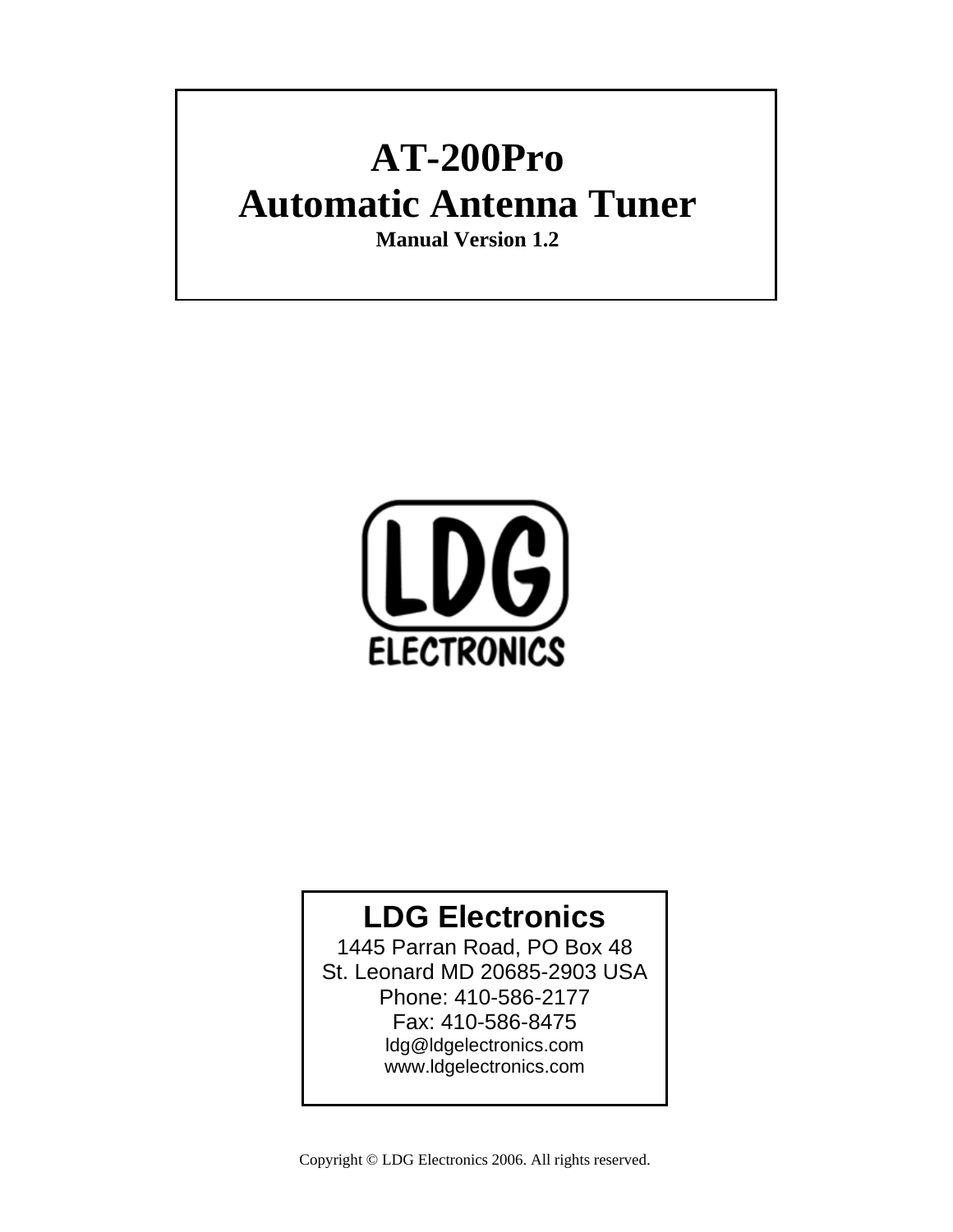## **LDG AT-200Pro Automatic Antenna Tuner**

| <b>Introduction</b><br>Jumpstart, or "Real hams don't read manuals!"                                                                                                                                                                             | $\mathbf{3}$<br>$\mathbf{3}$                 |
|--------------------------------------------------------------------------------------------------------------------------------------------------------------------------------------------------------------------------------------------------|----------------------------------------------|
| <b>Specifications</b>                                                                                                                                                                                                                            | 4                                            |
| An important word about power levels<br><b>Getting To Know Your AT-200Pro</b><br><b>Installation</b><br>Operation                                                                                                                                | 4<br>5<br>7<br>$\bf{8}$                      |
| <b>Basic</b> operation<br><b>Tuning</b>                                                                                                                                                                                                          | $\boldsymbol{8}$<br>11                       |
| Auto and Semi-Auto Modes                                                                                                                                                                                                                         | 12                                           |
| <b>Memory Tuning</b>                                                                                                                                                                                                                             | 12                                           |
| Full Tuning Cycle (Long press)                                                                                                                                                                                                                   | 12                                           |
| Memory Tuning Cycle (Medium press)                                                                                                                                                                                                               | 13                                           |
| <b>Bypass mode (Short press)</b>                                                                                                                                                                                                                 | 13                                           |
| Power and SWR Indication                                                                                                                                                                                                                         | 14                                           |
| Off Mode                                                                                                                                                                                                                                         | 14                                           |
| <b>Advanced Operation</b><br><b>Application Notes</b>                                                                                                                                                                                            | 14<br>17                                     |
| Mobile operation                                                                                                                                                                                                                                 | 17                                           |
| When to use Auto mode                                                                                                                                                                                                                            | 17                                           |
| When to use Peak mode                                                                                                                                                                                                                            | 18                                           |
| RF Noise                                                                                                                                                                                                                                         | 18                                           |
| MARS/CAP coverage                                                                                                                                                                                                                                | 18                                           |
| <b>Error</b> indications<br><b>Theory Of Operation</b>                                                                                                                                                                                           | 18<br>18                                     |
| Some basic ideas about impedance                                                                                                                                                                                                                 | 19                                           |
| Transmitters, transmission lines, antennas and impedance<br>The LDG AT-200Pro<br>A word about tuning etiquette<br><b>Care and Maintenance</b><br><b>Technical Support</b><br><b>Warranty and Service</b><br><b>Firmware upgrades</b><br>Feedback | 19<br>20<br>22<br>22<br>22<br>22<br>22<br>23 |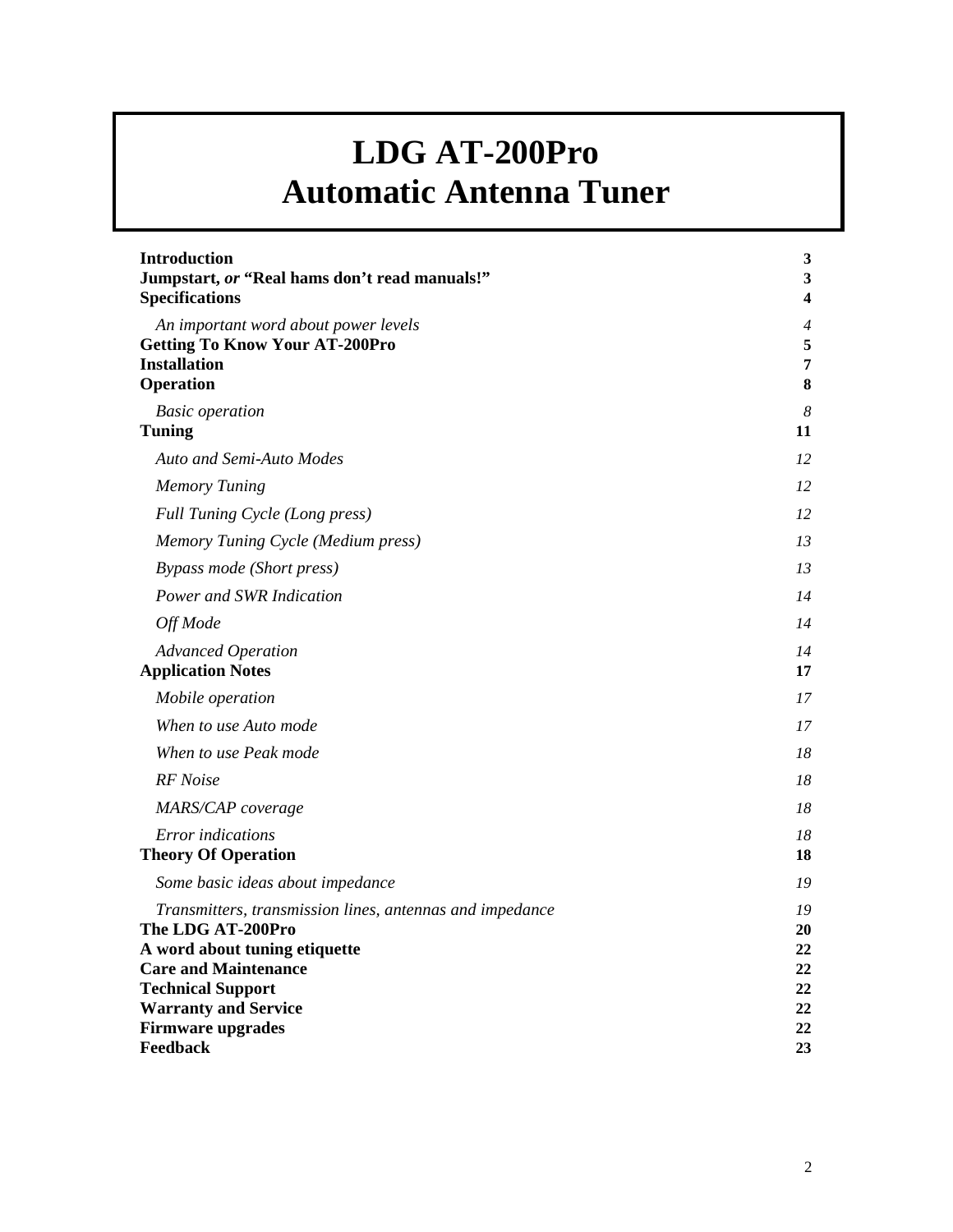#### **Introduction**

Congratulations on selecting the LDG AT-200Pro tuner. The AT-200Pro provides fully automatic, any mode antenna tuning across the entire HF range plus 6 meters at power levels to 250 watts. It will tune dipoles, verticals, Yagis or virtually any coax-fed antenna. It will match an amazing range of antennas and impedances, far greater than some other tuners you may have considered. Also, it consumes very little power making it suitable for battery-powered operations.

While resembling earlier LDG tuners in overall layout and function, the AT-200Pro represents a quantum leap in features and performance. Enhanced tuning algorithms provide much faster, precise and consistent tuning. Automatic tuning is now available *during* transmission, even SSB, and many user-settable options are accessible from the front panel. The two large LED meters provide simultaneous readings of power and SWR, and readouts of internal states and settings.

LDG pioneered the automatic, wide-range switched-L tuner in 1995. From its laboratories near the nation's capitol, LDG continues to define the state of the art in this field with innovative automatic tuners and related products for every amateur need.

#### **Jumpstart,** *or* **"Real hams don't read manuals!"**

**Ok, but at least read this one section before you transmit:** 

- **1. Connect the antenna jack on your transceiver to the "Tx" jack on your AT-200Pro tuner using a 50 Ohm coaxial cable jumper of appropriate power handling capability.**
- **2. Connect your 50 Ohm antenna coax lead to the "Ant 1" jack on the back of your AT-200Pro.**
- **3. Connect your AT-200Pro to a source of 11 16 volts DC @ 750mA via the 2.5 by 5.5 mm power jack on the back (center positive).**
- **4. Power up your transceiver and select the desired operating frequency.**
- **5. Begin transmitting, any mode<sup>1</sup> .**
- **6. Wait for the tuning cycle to end.**
- **7. You're now ready to operate.**

l

<sup>&</sup>lt;sup>1</sup> If using SSB mode, simply speak into the microphone. You can tune while transmitting up to 125 watts if your transceiver has a "roll-back circuit" to protect it from high SWR. If it does not have a roll-back circuit, limit power when tuning to 25 watts to avoid damage to your transmitter or transceiver.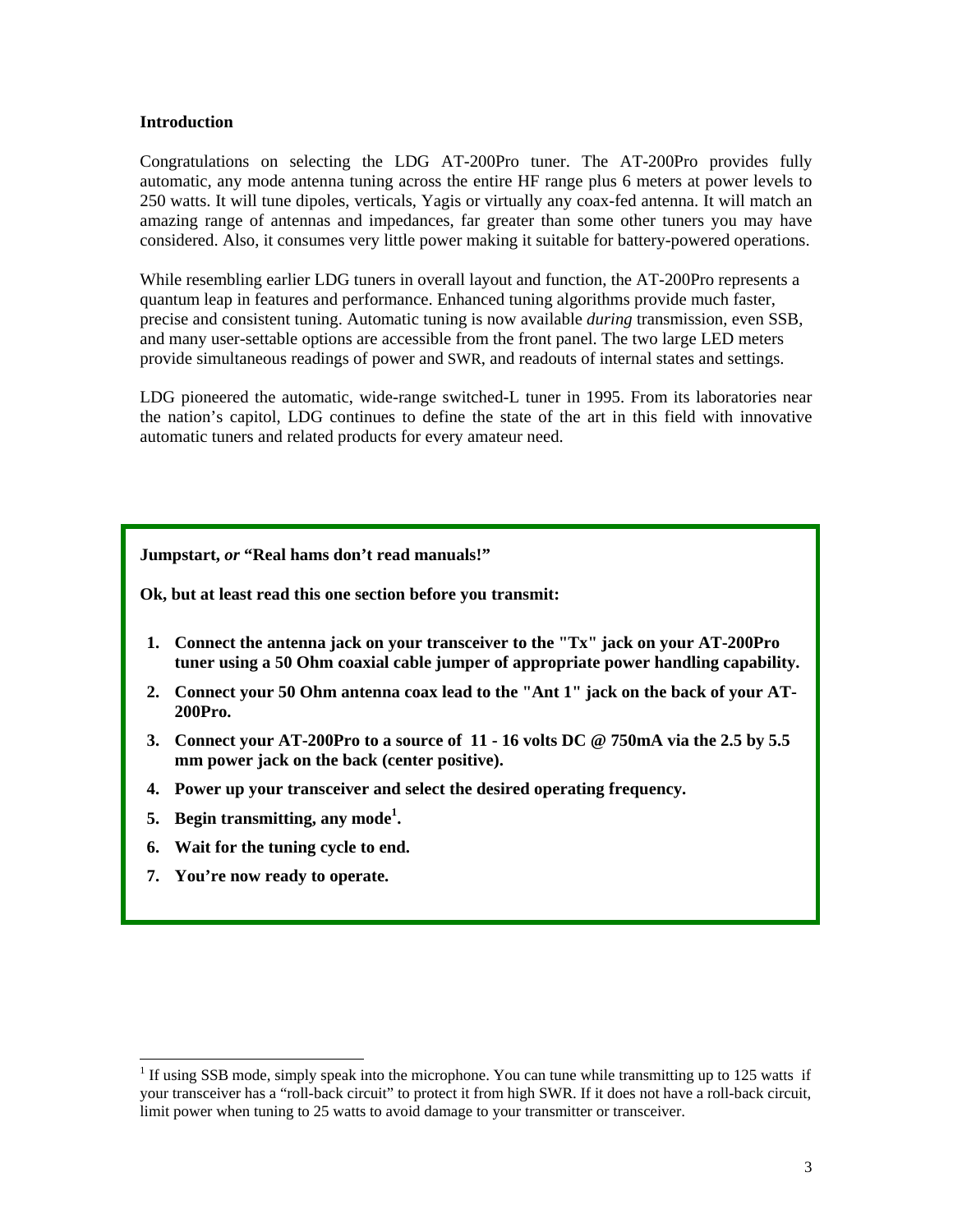#### **Specifications**

- 5 to 250 watts SSB and CW peak power, 200 watts continuous (100 watts on 6M)
- Easy to read LED bargraph display for RF power, SWR and status
- 16,000 "3-D" memories for instantaneous band changing
- Two position antenna switch with memories for four antennas on each position
- Tuning time:  $0.5$  to 6 seconds full tune,  $< 0.2$  second memory tune
- Built in frequency counter for memory operation
- Frequency coverage: 1.8 to 54.0 MHz.
- Tunes 6 to 1000 ohm loads (16 to 150 ohms on  $6M$ ), 6 to 4000 ohms with optional 4:1 Balun (LDG RBA-4:1)
- For Dipoles, Verticals, Vs, Beams or and Coax Fed Antenna
- Optional external Balun allows tuning of random length, long wire or ladder line fed antennas
- Interfaces for Icom and Yaesu included
- Power requirements: 11 to 15 volts DC at 500mA (750 mA max during tuning)
- Enclosure:  $9 \times 7 \times 2$  inches
- Weight: 2 pound

#### An important word about power levels

The AT-200Pro is rated at 250 watts maximum power input *at most*. Many ham transmitters and transceivers, and virtually all amplifiers, output well over 250 watts. Power levels significantly exceeding specifications will definitely damage or destroy your AT-200Pro. If your tuner fails during overload, it could damage your transmitter or transceiver. Be sure to observe the specified power limitations.

#### **IMPORTANT SAFETY WARNING**

**Never install antennas over or near power lines. You can be seriously injured or killed if any part of the antenna, support or transmission line touches a power line. Always follow this antenna safety rule: the distance to the nearest power line should be at least twice the length of the longest antenna or support dimension.**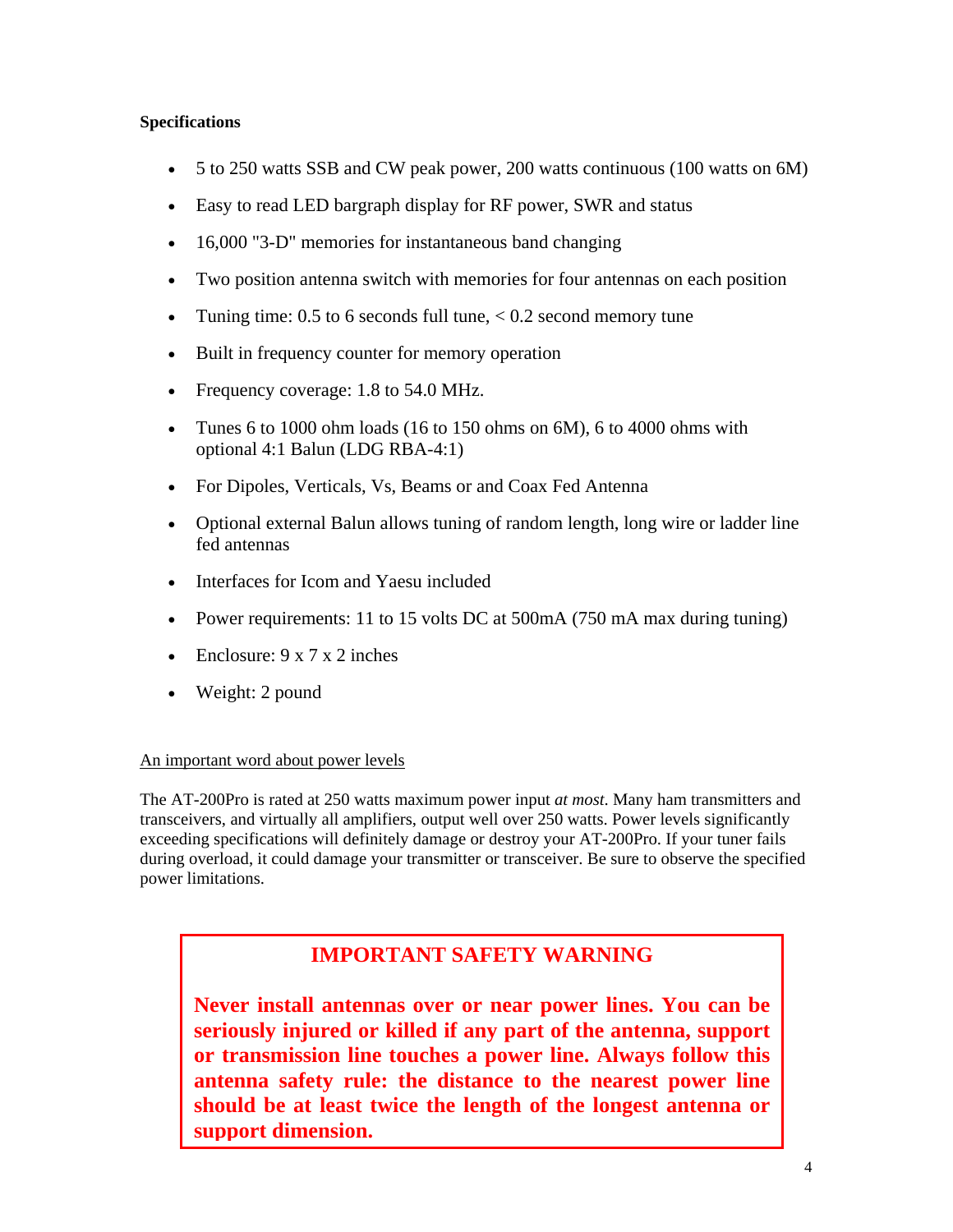#### **Getting To Know Your AT-200Pro**

Your AT-200Pro is a quality, precision instrument that will give you many years of outstanding service; take a few minutes to get to know it.

• Your AT-200Pro can be used with any transceiver or transmitter with coax output operating in the HF range at no more than 250 watts output. You can set the unit to tune automatically whenever the SWR exceeds a set value, or you can set it to tune semi-automatically when you start a tuning cycle by pressing the **Tune** button.



The front panel presents seven pushbutton controls, and two LED meters:

- **Power**: turns the AT-200Pro on and off. When off, the tuner is in bypass. When turned on, the tuner automatically resets to the last tuned setting
- **Tune**: Initiates either a memory or full tuning cycle, and also places the tuner in "bypass" mode.
- **Ant**: Selects one of two antennas
- **C Up**: Manually increase capacitance
- **C Dn**: Manually decrease capacitance
- **L Up**: Manually increase inductance
- **L Dn**: Manually decrease inductance
- **Func**: Selects alternate functions for the other six buttons (see below)
- **PWR**: LED meter indicates forward power in 25 and 250 watt ranges
- **SWR**: LED meter indicates SWR while tuning or transmitting

After tuning, it automatically enters a "deep sleep" state in which the processor turns off. The tuner will automatically "wake up" the next time you start a tuning cycle, when RF is present, a button is pushed or when an automatic cycle is needed. Tuning memories are stored indefinitely in EEPROM memory.

The AT-200Pro has a total of 16,000 "3-D" frequency memories. There are 8,000 memories for *each* of the two antenna ports, 2,000 tuning settings for each of four separate antennas. When you transmit near a previously tuned frequency, you can use "Memory Tune" to reset the tuner in only a fraction of a second. The process of storing tuning data in memory is completely automatic; your AT-200Pro "learns" as you use it, adapting itself to all of the bands and frequencies you use.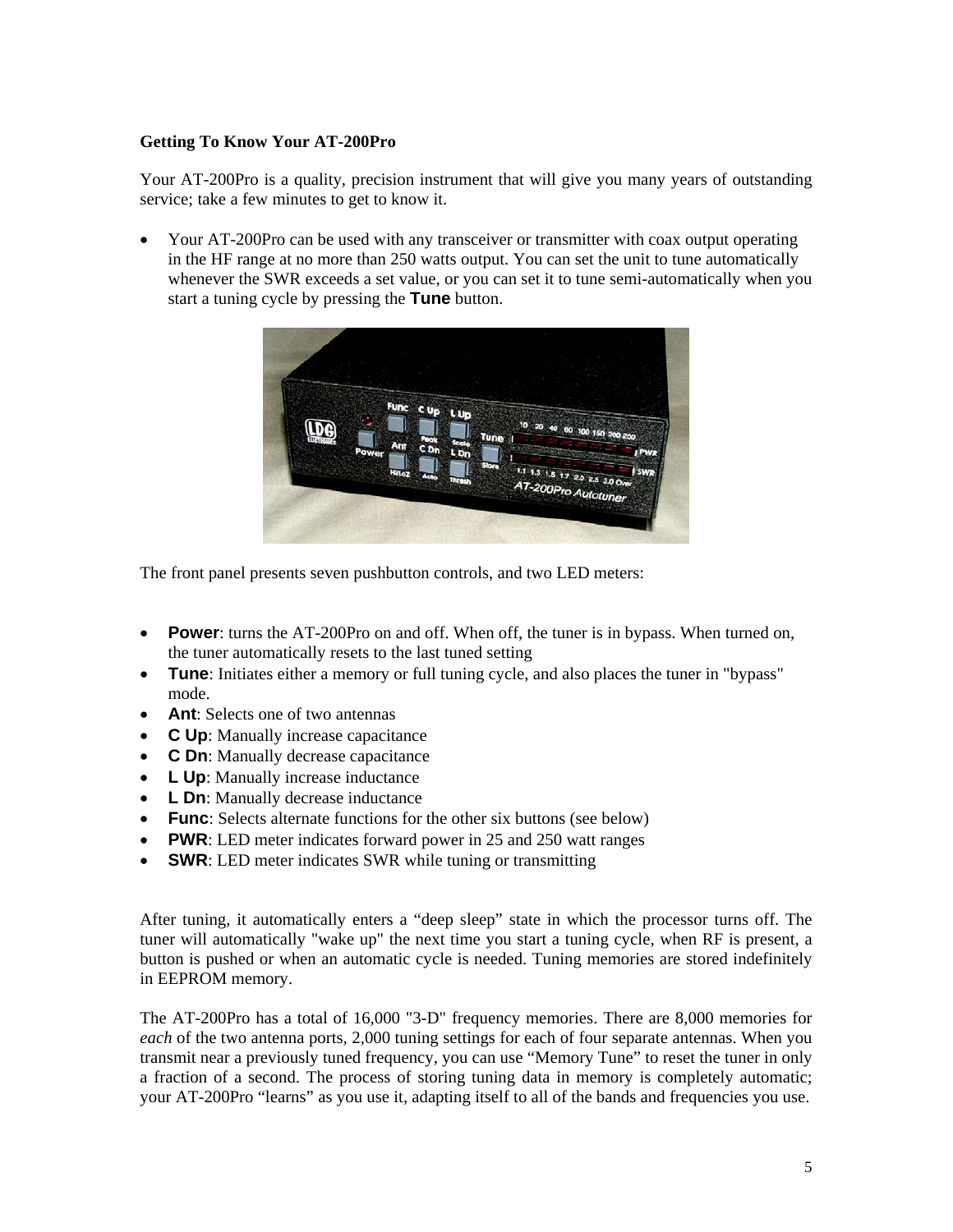On the back panel, there are six connectors (left to right):

- Antenna connector 1 (marked "**Ant 1**", standard SO-239 socket)
- Ground connector (wing nut)
- Antenna connector 2 (marked "**Ant 2**", standard SO-239 socket)
- RF input (marked "**Tx**", standard SO-239 socket)
- Stereo 1/8" jack marked "**Radio**" for connecting a control cable to a compatible transceiver
- DC power in (2.5 by 5.5 mm power jack marked "**Power**", center positive)

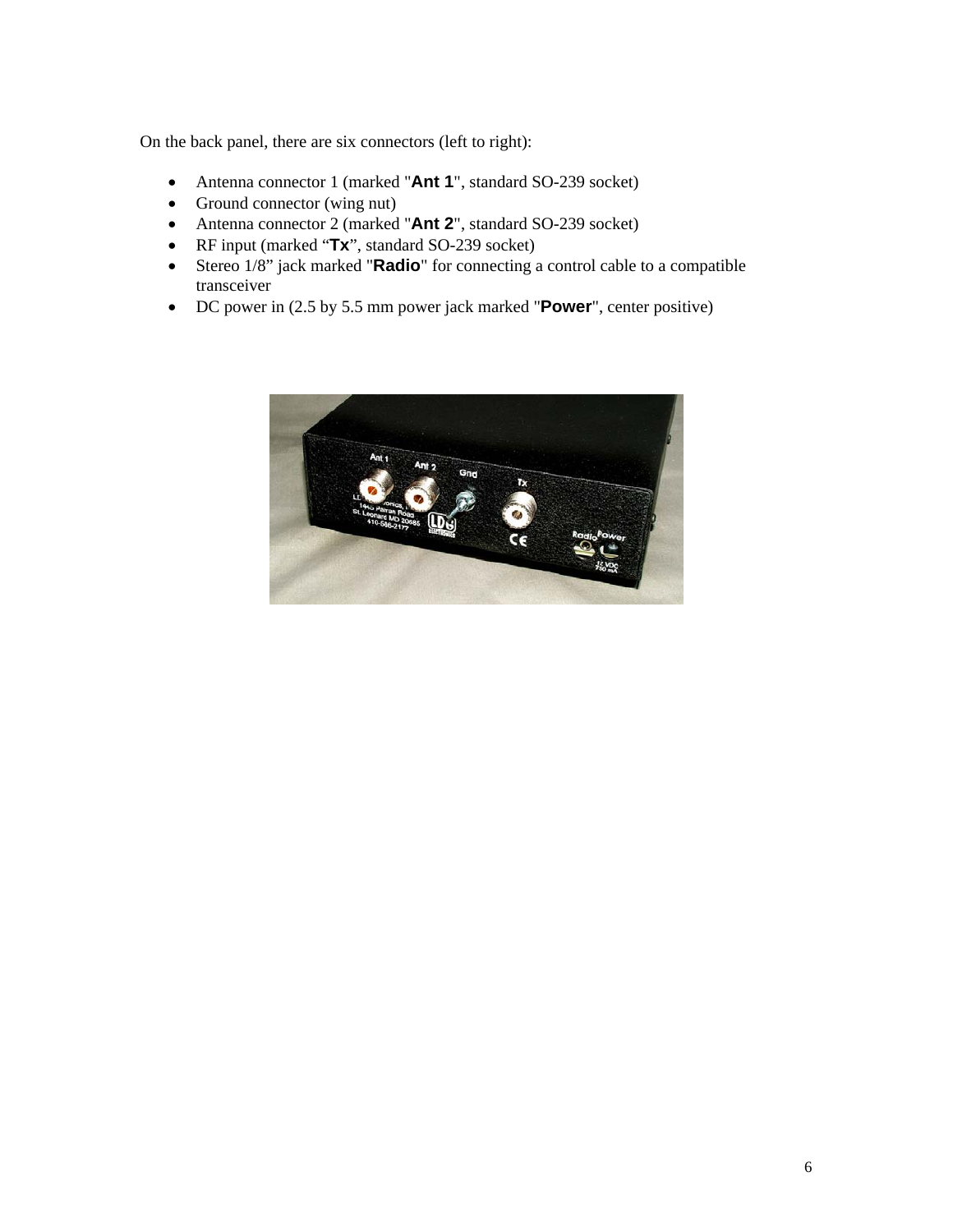#### **Installation**

Your AT-200Pro tuner is intended for indoor use only; it is not water resistant. If you use it outdoors (Field Day, for example) you must protect it from rain. The AT-200Pro is designed for use with coax-fed antennas. If you wish to use it with longwires or antennas fed with a balanced transmission line (e.g., ladder line), an external balun is required; either the LDG RBA-4:1 or RBA-1:1 is ideal, depending on the antenna and transmission line used.

Always turn your radio off before plugging or unplugging anything. Your radio may be damaged if you connect or disconnect a cable with the unit powered up. Note that some radios do not power down the tuner even when the radio is turned off. To be safe, unplug the tuner's power connector before plugging or unplugging anything else.

Connect the HF antenna jack on your transmitter or transceiver to the **Tx** jack on the back of your AT-200Pro tuner using a coax jumper with standard PL-259 plugs (not provided). Properly soldered connectors will be far more satisfactory and reliable than crimp-on or "solderless" connectors. Attach your antenna lead-in coax to either the Ant 1 or Ant 2 jack on the back of your AT-200Pro tuner. You will select the appropriate antenna from the front panel (see Operating Instructions).

Your AT-200Pro can interface directly with some popular transceivers. For Icom radios, it will enable their "Tune" button to start a tuning cycle and provide power to the tuner.

For Icom radios that are AH-3 or AH-4 compatible, connect the white molex connector into the radio's tuner port. The power and radio plugs then connect to the tuner. The tuning process can start by either pressing the tune button on the tuner or the radio.

For Yaesu FT-897 and 857, use the Y-ACC cable and plug the red end marked "Radio" into the radio's ACC port. Connect the black end marked "Tuner" into the tuner's interface jack. The radio does not supply power to the tuner. The tune button on the tuner is used for starting the tune process.

If you are not using an interface cable to a radio capable of powering the tuner, connect your AT-200Pro to a source of DC power capable of providing  $11 - 15$  volts DC at 750 mA, using the provided 2.5x5.5mm coaxial cable (center positive). If your radio is powered by 12 VDC, you can use the same power supply for the AT-200Pro, providing the power supply can source the extra 750 mA required by the tuner during a tuning cycle.

Grounding your tuner will enhance its performance and safety. LDG recommends that you connect your tuner to a suitable ground; a common ground rod connected to buried radials is preferred, but a single ground rod, a cold water pipe or the screw that holds the cover on an AC outlet can provide a serviceable ground. LDG strongly recommends that you use a properly installed, high quality lightning arrestor on all antenna cables.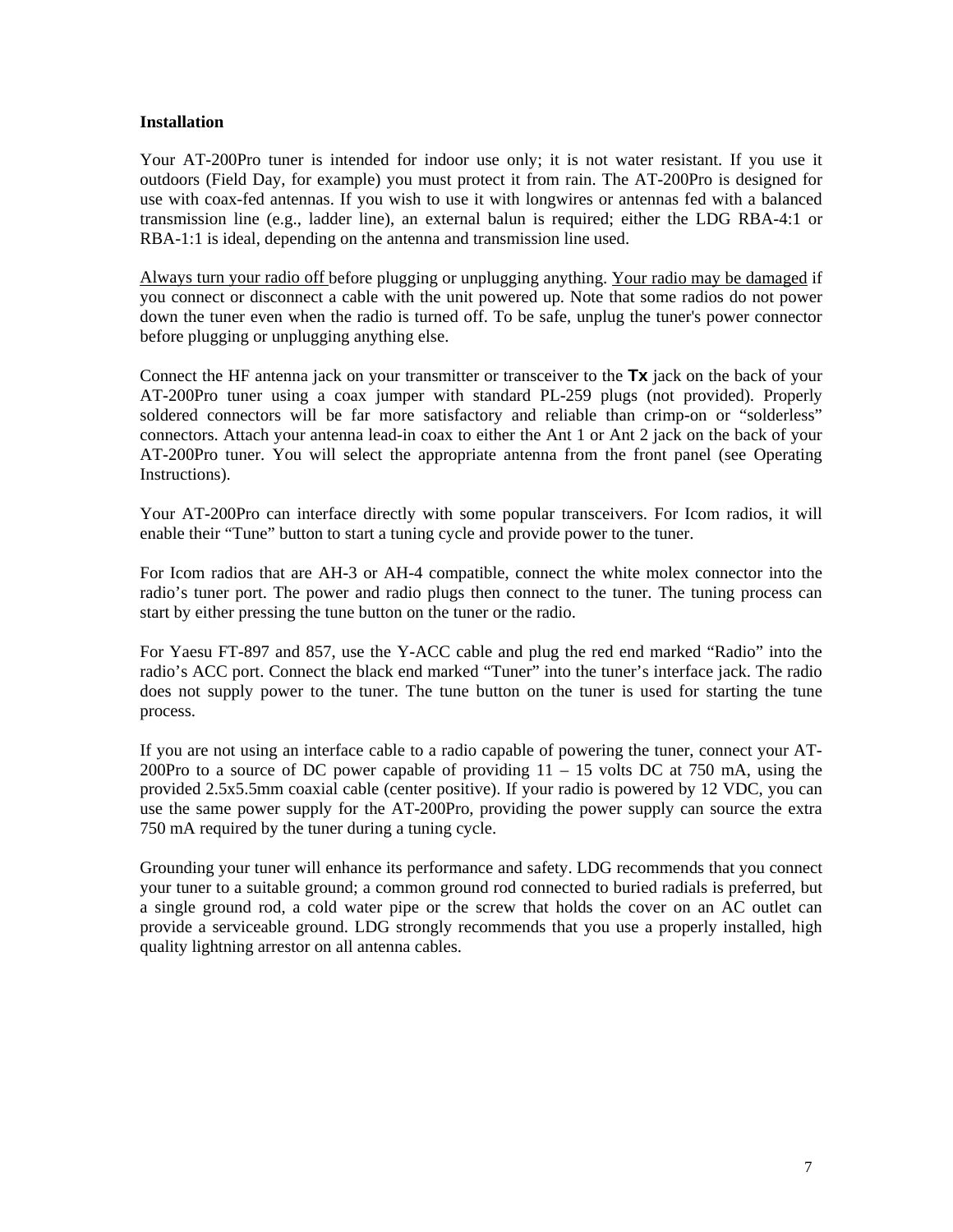#### **Operation**

#### Basic operation

All functions are controlled through the seven front panel buttons. Each function is invoked when the key is *released*. Some commands are indicated by the length of time you hold a button before releasing it. There are three lengths of press: short (less than 0.5 seconds), medium  $(0.5 - 2.5)$ seconds) and long (more than 2.5 seconds). This sounds a lot more complicated than it actually is; this interface will quickly become familiar and easy.

#### *Setting Options*

All settings are retained in EEPROM memory indefinitely, even if power is disconnected. Separate settings are stored for each antenna, except for Antenna selection.

#### *Startup Options*

Your AT-200Pro has three startup commands, invoked by holding down one or more keys while applying DC power to the unit (usually by plugging in the coaxial power connector).

Version display: Press and hold **Func** while applying DC power. This will display the version number of the firmware in your tuner on the LED meters. The first digit of the version number is displayed on the PWR meter, the second on the SWR meter. The LEDs use a one-of-eight display, indicating 1, 2, 3, etc from right to left. In the example below, version 1.3 is displayed (this is just an example; your version number may be different).



Power-Up ON/OFF Mode: Press and hold **Ant** while applying DC power to toggle whether the tuner is on or off when you power up. In OFF mode, the tuner will be off after you apply power. In ON mode, the tuner will be on after you apply power. ON mode is indicated by the four outer LED segments moving to the center; OFF is center to outer. ON mode is useful for mobile operation when the tuner is remote mounted in the trunk, and is powered on and off with the car's electrical system. The default Power-Up mode is OFF.

| 10 20 40 60 100 150 200 250                          | 10 20 40 60 100 150 200 250      |
|------------------------------------------------------|----------------------------------|
| <b>PWR</b>                                           |                                  |
| A De Washington of the Association of the Contractor |                                  |
| 1.1 1.3 1.5 1.7 2.0 2.5 3.0 Over                     | 1.1 1.3 1.5 1.7 2.0 2.5 3.0 Over |
| On Mode                                              |                                  |
|                                                      | Off Mode                         |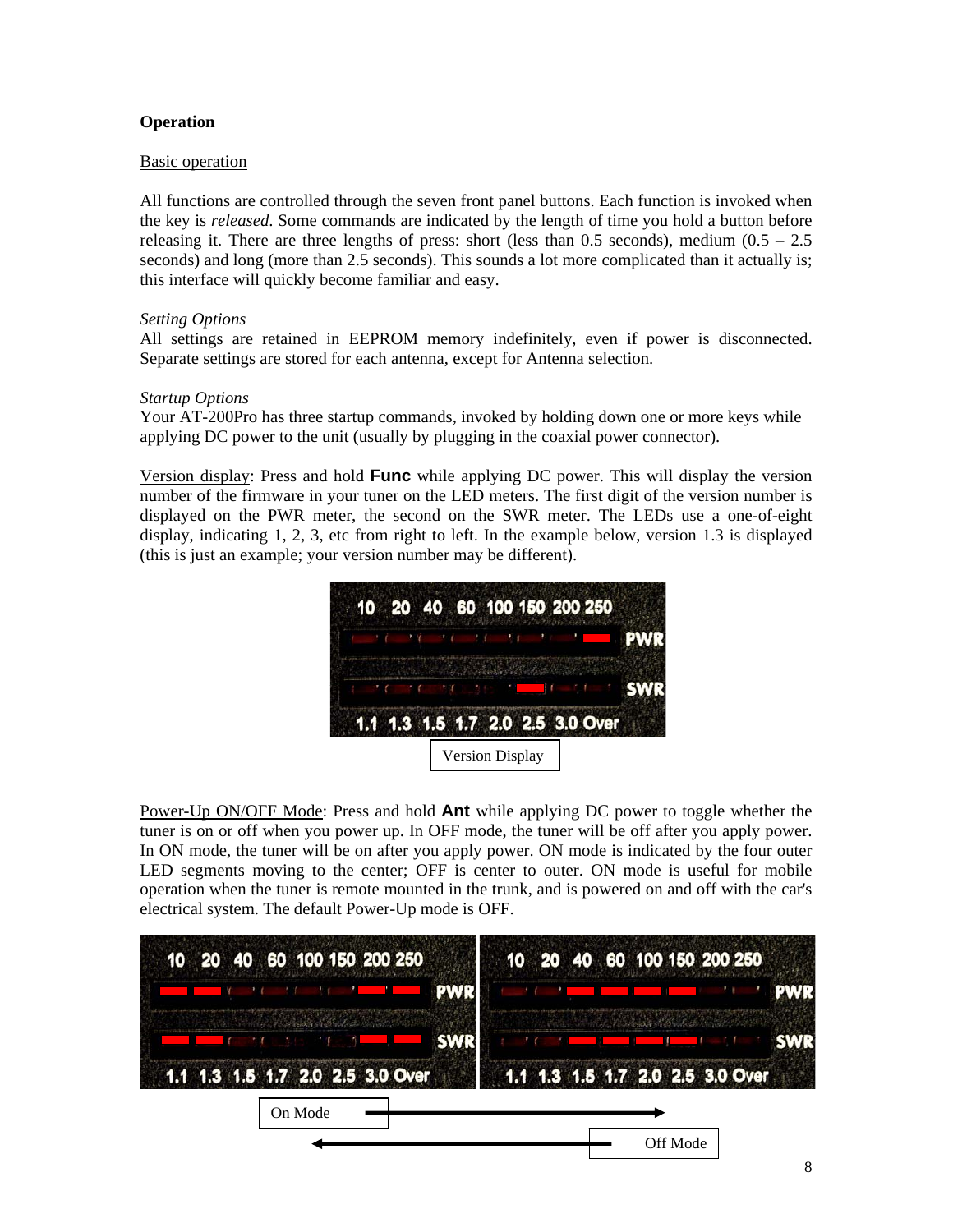All Reset: Press and hold **Func + Ant + Tune** while applying DC power. This will reset the unit to factory defaults, and will erase all frequency memories.

#### *Menu Options*

Your AT-200Pro offers several options to adapt the tuner to your operations. Many functions are controlled using the Func button. Press and release this button to place the tuner in Function mode. You will see an "up arrow" display on the LED meters, indicating Function mode. Function mode will time out after a few seconds, and a "down arrow" display will appear; subsequent key presses must occur while function mode is still active. You can also cancel the function mode by momentarily pressing the Func button a second time.



The status check functions require you to press *and hold* the **Func** button. The following display is shown during function hold:

|  |  |  | 1.1 1.3 1.5 1.7 2.0 2.5 3.0 Over |  |  |  |  |
|--|--|--|----------------------------------|--|--|--|--|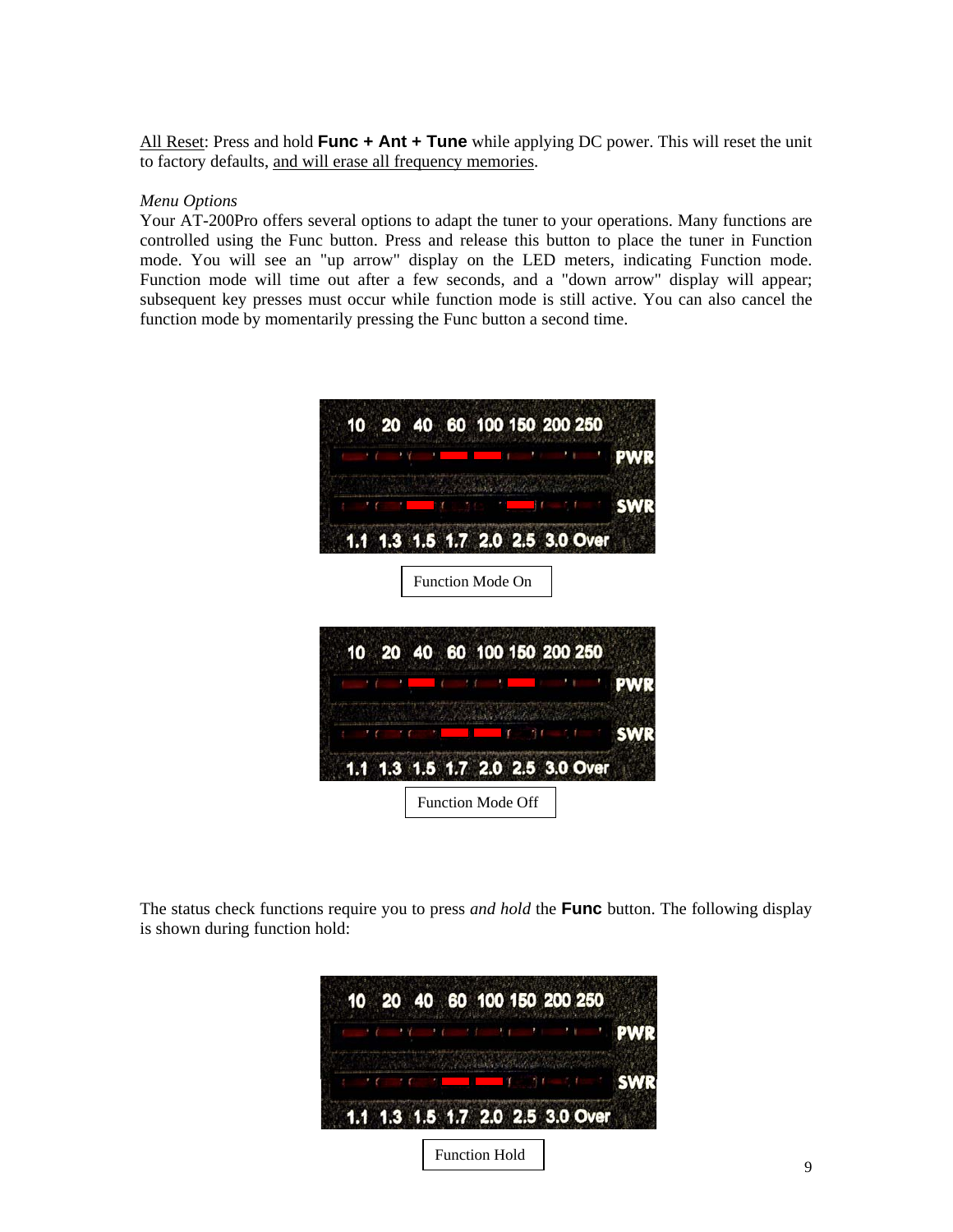Peak Mode On/Off: the LED wattmeter will read in average or peak watts. Average mode is most suitable for 100% duty cycle modes like FM or RTTY. Peak mode is most suitable for modes in which the amplitude varies, such as SSB or AM. The default is average mode.

To toggle between these two modes, press and release the **Func** button. Then press and release the **C Up** button. You will see the highest power LED "float" behind the others, indicating peak mode. Repeat this process to toggle back to Average mode, shown by the absence of the "floating" LED.

|  | 1.1 1.3 1.5 1.7 2.0 2.5 3.0 Over |
|--|----------------------------------|

Wattmeter Scale: the LED wattmeter will indicate 25 or 250 watts maximum; the default is 250 watts. You will probably want to use the 25 watt scale when operating QRP to provide greater resolution. To toggle between these two scales, press and release the **Func** button. Then press and release the **L Up** button. The LED marked "20" or "200" will light momentarily to indicate the 25 or 250 watt scale, respectively. The rightmost LED blinks at 30 or 300 watt over-range.



Automatic Tuning Mode: you can set your AT-200Pro to automatically begin a tuning cycle whenever the SWR exceeds a value you set, or you can set it to semi-automatic, to tune only when you begin a tuning cycle by pressing the **Tune** button. The default is Auto mode. To toggle between Auto and Semi-auto modes, press and release the **Func** button. Then, press and release the **C Dn** button. The LEDs will show the following patterns to indicate Auto and Semi mode:

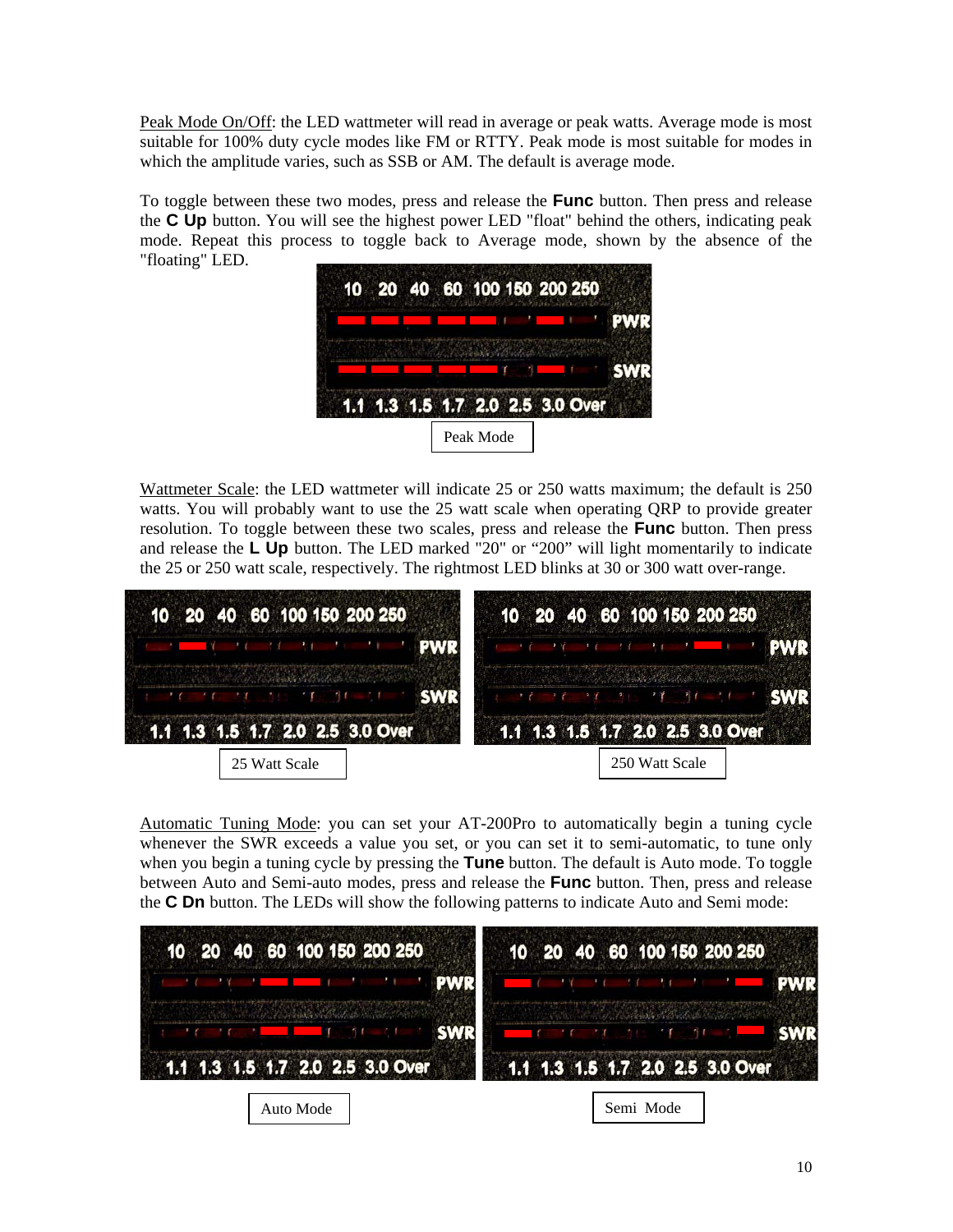Auto Tune Threshold: You can set the SWR at which an automatic tuning cycle will begin. press and release the **Func** button. Then press and release the **L Dn** button. The SWR meter will show the new setting. Repeat this sequence to cycle through the available values (1.1 - 3.5). The default value is 2.0. The example below shows the threshold set to 1.7.

| 10 20 40 60 100 150 200 250      |  |  |  |  |  |  |  |  |
|----------------------------------|--|--|--|--|--|--|--|--|
|                                  |  |  |  |  |  |  |  |  |
|                                  |  |  |  |  |  |  |  |  |
|                                  |  |  |  |  |  |  |  |  |
| 1.1 1.3 1.5 1.7 2.0 2.5 3.0 Over |  |  |  |  |  |  |  |  |

High/Low Impedance Toggle: You can manually set your AT-200Pro for Hi-Z or Lo-Z antennas. Press and release the **Func** button. While this function is rarely used, it is available for the more advanced user to temporarily set the tuner to an LC or CL configuration. To toggle the Hi/Lo-Z setting, press and release the **Ant** button. The LEDs will show the following patterns to indicate low and high impedance. This setting is relevant only when you are manually adjusting the match using the **C** and **L** buttons. It is automatically set when you run any automatic tuning cycle.

| The Party of the Second Contract of the Contract of the Contract of the Contract of the Contract of the Contract of | <b>The Communication of the Communication</b> |
|---------------------------------------------------------------------------------------------------------------------|-----------------------------------------------|
| 1.1 1.3 1.5 1.7 2.0 2.5 3.0 Over                                                                                    | 1.1 1.3 1.5 1.7 2.0 2.5 3.0 Over              |

Antenna Selection: Press the Ant button to toggle between Ant 1 and Ant 2; the default is Ant 1. The LED display points toward the selected antenna connector (as viewed from the front of the unit). You cannot change antennas while transmitting; the antenna selection function is disabled when RF is present. When you change antennas, the tuner references the last frequency used on that antenna, and recalls tuning settings for that frequency, if any.

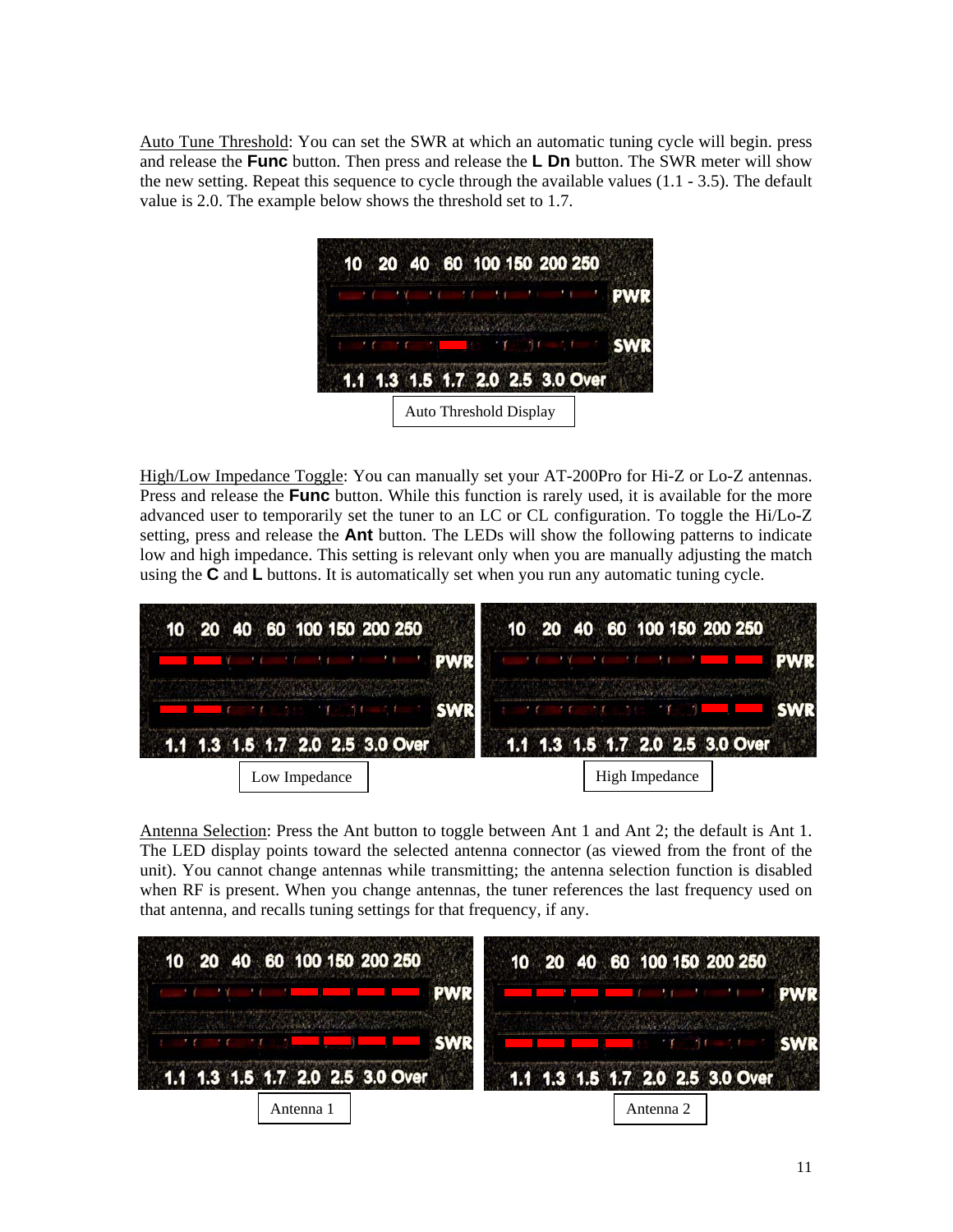#### **Tuning**

#### Auto and Semi-Auto Modes

In Auto mode (see section on selection Auto or Semi mode) the tuner will begin a tuning cycle whenever the SWR exceeds the value you set (see section on setting autotune threshold). In Semi mode a tuning cycle begins only when you start one by pressing the **Tune** button, regardless of SWR. You can also start a Semi tuning cycle while the tuner is in Auto mode. Your personal operating practices will determine which mode is best for you. The default mode is Auto.

Auto mode tuning works well while you are transmitting in SSB, AM, CW or any digital mode. Recent advances in LDG's tuning algorithms allow your AT-200Pro to tune effectively even with a varying RF signal. This means that as you change frequencies, antennas or bands, you don't have to make a separate tuning transmission; just start talking and your AT-200Pro will match up in as little as 0.2 seconds.

#### Memory Tuning

This is pretty amazing, so lash yourself to the mast; your AT-200Pro has 16,000 3-D frequency memories; 8,000 memories for *each* antenna port. They store the tuning parameters for each frequency as you tune; that's 2,000 memories for *each of four different antennas* on each of the two antenna ports. You can use a wide variety of antennas, connecting them to the two antenna ports as needed. Think of it; you could be using a Yagi, Quad, Loop or Vee on the Ant A port, and a Dipole, Vertical, Longwire or J-Pole on the Ant B port, connecting them as needed (or switching them through an external coax switch), and *each of them* will have 2,000 dedicated memories. When you transmit on or near a memorized frequency again, the tuner finds the best match for that port and antenna and sets those parameters in a fraction of a second, much faster than a full tuning cycle. This will work best if you always use a particular antenna on the same antenna port each time. 3-D memory is an exclusive technology, available only on LDG tuners.

When you tune, you can select between a Memory tune and a Full tune. If you select Memory tune and there is no appropriate memory data, the tuner will automatically begin a full tuning cycle. Tuning parameters are stored in EEPROM memory, and are retained indefinitely, even if power is removed.

#### Full Tuning Cycle (Long press)

Set your transmitter or transceiver to SSB, AM, FM, CW or Packet mode, and a power level of no more than 125 watts if your radio has a power rollback circuit. If your radio lacks a rollback circuit (see your owner's manual), set the power level to no more than 25 watts.

Press the PTT switch on the microphone (close key on CW) to transmit a carrier, or simply begin talking on SSB or AM. While transmitting, press and hold the Tune button on the front of your AT-200Pro for at least 2.5 seconds.

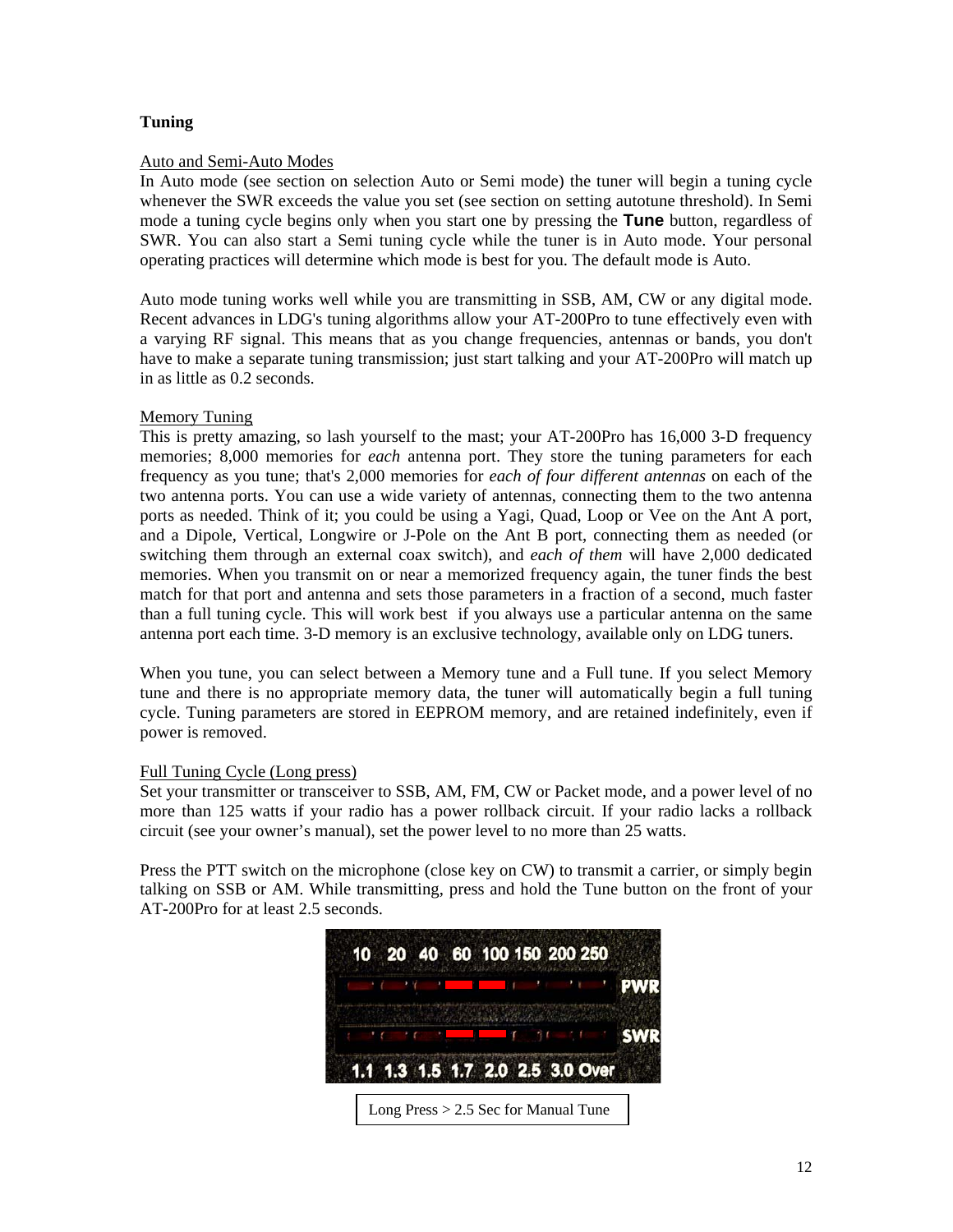Release the Tune button; an automatic tuning cycle will begin. You will hear the relays in your AT-200Pro as they switch in and out seeking a match; they make a buzzing noise. The tuning cycle will end in a few seconds with the SWR LED meter indicating the final match. At the end of a full tuning cycle, the SWR LEDs will scan inward from both ends to indicate a successful tune to an SWR of less than 1.1.

Unkey your transmitter or transceiver and reset to your desired power if you changed for tuning – you're ready to operate. The new tuning parameters are stored for the present operating frequency, replacing any parameters that were previously stored for that frequency.

#### Memory Tuning Cycle (Medium press)

If you are tuning near a frequency at which you have already completed a tuning cycle, you can reset the tuner very quickly by using a Memory Tuning Cycle. Key your transmitter as described above, and press and hold the Tune button for .5 to 2.5 seconds, then release. The tuner will automatically check for a saved tuning setting, and if present will restore that setting in a small fraction of a second. If no tuned setting is saved near the present frequency, the tuner will begin a full tuning cycle, saving the result when finished for future operation on that frequency. In this way, your AT-200Pro "learns"; the longer you use it, the more closely it adapts itself to the bands and frequencies you use. You will probably use Memory Tuning most of the time; it takes advantage of any stored tuning settings, but automatically defaults to a Full Tuning cycle if no stored data is available.

Memory frequency step size varies with band. Steps are very small on the 75 meter band to accommodate the expected higher Q of most antennas, whereas the step size is somewhat larger on 10 meters where antenna Q is usually lower.

|  |  |  | 10 20 40 60 100 150 200 250      |  |  |  |
|--|--|--|----------------------------------|--|--|--|
|  |  |  |                                  |  |  |  |
|  |  |  |                                  |  |  |  |
|  |  |  | 1.1 1.3 1.5 1.7 2.0 2.5 3.0 Over |  |  |  |

#### Bypass mode (Short press)

To place your AT-200Pro in bypass mode, press the Tune button less than a half-second. The tuner will switch to bypass. All LEDs will flash once to confirm bypass mode. In bypass mode RF from your transmitter goes directly to the antenna with no matching. A second short press toggles the tuner back to its last tuned setting; the LEDs show which C and L relays are energized. Bypass followed by **Func+Tune** will clear the present memory. Bypass mode is not saved when you power down. On the next power up, the tuner will reset the last tuned settings. You can if you wish press Func-Tune to save the bypass setting, erasing the memory for that frequency.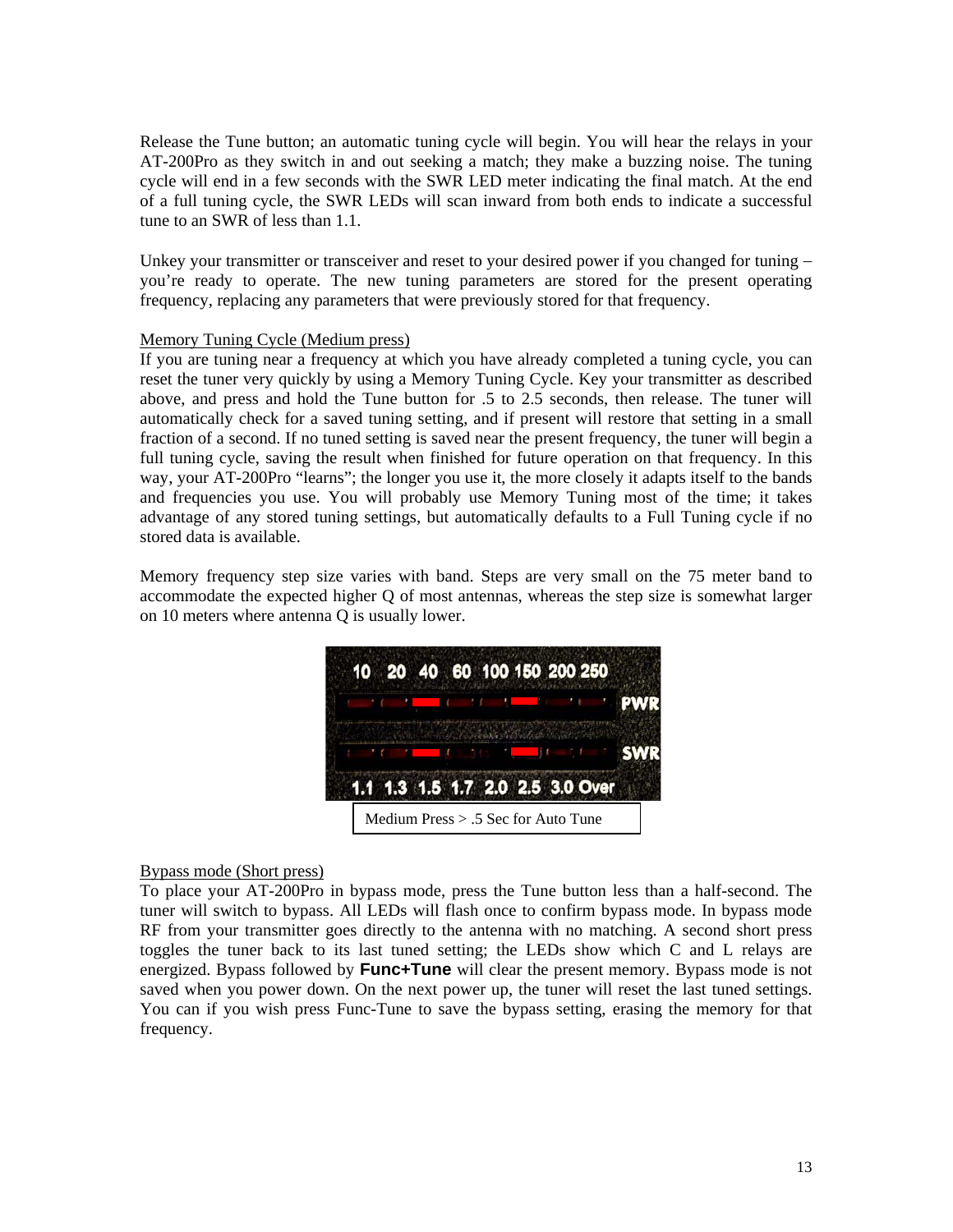#### Power and SWR Indication

During a tuning cycle the Power and SWR LED meter indicate forward power and the present SWR, respectively. If you are using a transmitter or transceiver with SWR rollback protection, you will see the forward power vary up and down quite a bit during a tuning cycle. During transmit, both forward power and SWR are displayed if this option is selected in the startup options.

When no LEDs are lit on the SWR meter when RF is present, it means that the SWR is less than 1.1. When the LED segment labeled 1.1 is lit, it means that the SWR is between 1.1 and 1.3. The 1.3 LED indicates an SWR between 1.3 and 1.5, and so on. Read each LED segment to mean "equal to or greater than the marked SWR, but less than the next higher marked SWR".

#### Off Mode

When any tuning cycle ends, the tuner automatically enters a "deep sleep" state in which it draws about 10 milliamps. The tuner will automatically "wake up" the next time you start a tuning cycle, when RF is present, a button is pressed or when an automatic tuning cycle is required, if this option is selected. The tuner enters Bypass mode when you turn it off.

#### Advanced Operation

#### *Manual adjustments*

In rare cases, it may be desirable to manually adjust the match after a tuning cycle. This will happen most often with antennas that are far from resonance at the operating frequency. The **C Up**, **C Dn, L Up** and **L Dn** buttons increase and decrease capacitance and inductance, respectively. Momentarily press any of these buttons to see the present setting; the value is indicated on the display (C on the upper display, L on the lower), left-justified (that is, the lowest order relay is shown on the left). To changes these values, press repeatedly or hold any of these buttons; you will see the value change. Then, key your transmitter to observe the achieved SWR on the SWR meter. You can also manually change C and L as you transmit, observing the SWR on the meter; however, the C and L values are not displayed in this case. Frankly, you won't use the manual adjustments very much; your AT-200Pro is very, very good at finding a match. These functions are included only to provide you with the maximum utility and flexibility.

After manually adjusting the match, you can manually store the tuning parameters for the present frequency; press the **Func** button, then the **Tune** button. The parameters are stored for later recall, replacing any previously saved parameters for that frequency.

#### *Status Query*

You can query the status of most settings by pressing *and holding* the **Func** button while pressing the relevant setting button. For example, to check the power scale of the PWR meter, press and hold the **Func** key while pressing the **L Up** button. The **PWR** meter will indicate the present scale setting without changing it. When done, release all buttons. Other status queries include:

- **Ant**: Presently selected antenna
- **C Up**: Present PWR meter mode
- **C Dn**: Present tune mode (Auto or Semi)
- **L Up**: Present PWR meter scale
- **L Dn**: Present Auto Tune threshold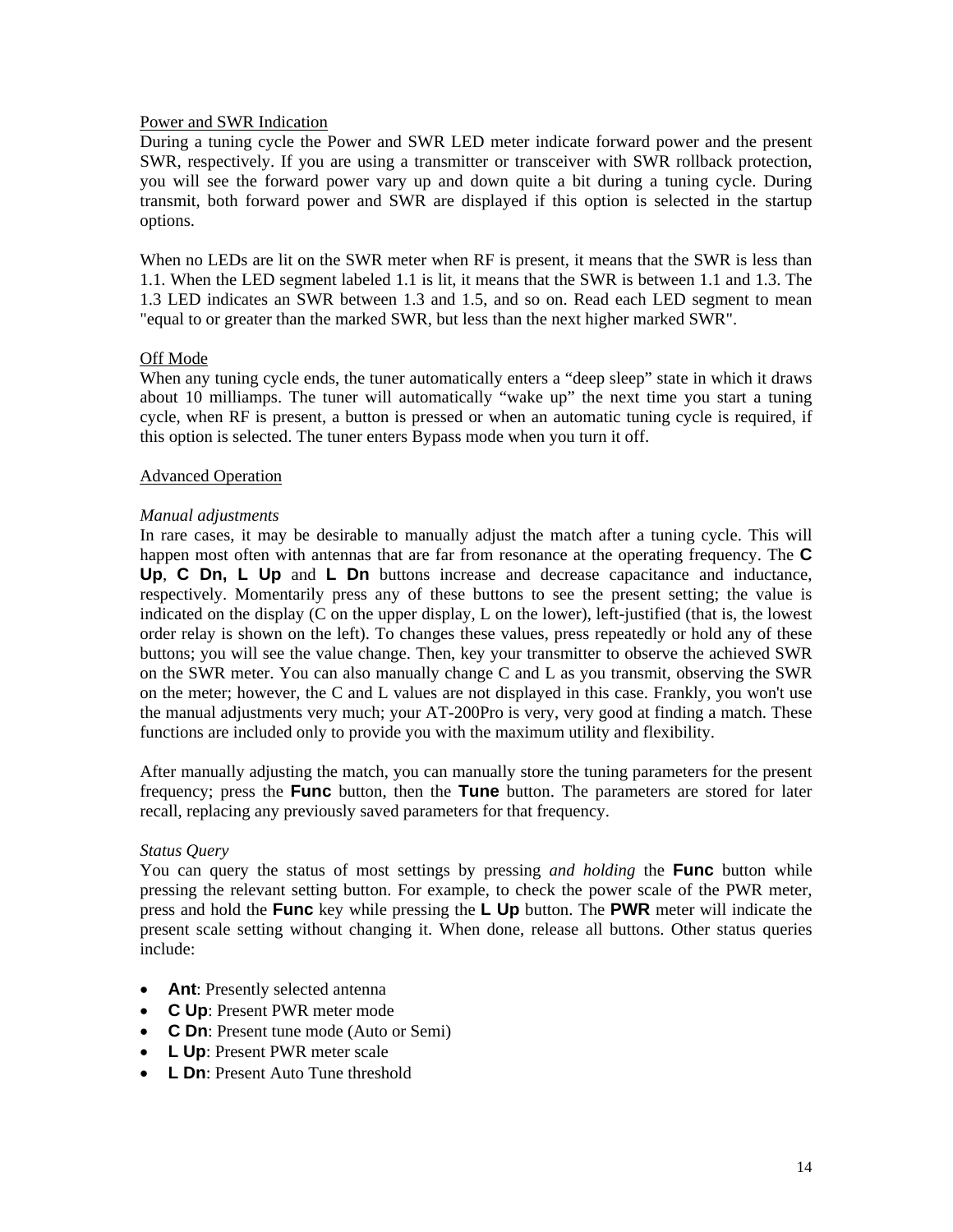|                       | <b>Button Primary Function</b>                                                  | <b>Secondary Function Status Check (Fund Power-Up</b><br>(Func + Button) | <b>Hold + Button)</b>                                 | <b>Function</b>                 |
|-----------------------|---------------------------------------------------------------------------------|--------------------------------------------------------------------------|-------------------------------------------------------|---------------------------------|
| <b>Tune</b>           | <b>Manual Tune (Long)</b><br><b>Auto Tune (Medium)</b><br><b>Bypass (Short)</b> | <b>Manually Store Tuning</b><br><b>Parameters</b>                        | <b>Present Relay Settings</b>                         | <b>NA</b>                       |
| Ant                   | <b>Switch between Ant 1</b><br>and Ant 2 connectors<br>on back panel            | <b>Toggle Hi-Lo Impedance</b>                                            | <b>Present Antenna</b><br>[Ant 1]                     | <b>NA</b>                       |
| C Up                  | <b>Manually increase</b><br>capacitance                                         | <b>Toggle Power meter</b><br>Peak/Average                                | <b>Present PWR Meter Mode</b><br>[Avg]                | <b>NA</b>                       |
| C Dn                  | <b>Manually decrease</b><br>capacitance                                         | <b>Set Auto/Manual Mode</b>                                              | <b>Present Mode (Auto or</b><br>Semi)<br>[Auto]       | <b>NA</b>                       |
| L Up                  | <b>Manually increase</b><br>inductance                                          | <b>Set PWR Meter Scale</b>                                               | <b>Present PWR Meter Scale</b><br>[250 Watts]         | <b>NA</b>                       |
| $L$ Dn                | <b>Manually decrease</b><br>inductance                                          | <b>Set Auto Tuning</b><br><b>Threshold SWR</b>                           | <b>Present Auto Tune</b><br><b>Threshold</b><br>[2.0] | <b>NA</b>                       |
| <b>Func</b>           | <b>Select Alternative</b><br><b>Functions For Other</b><br><b>Buttons</b>       | <b>NA</b>                                                                | <b>NA</b>                                             | <b>Version</b><br><b>Number</b> |
| Func+<br>Ant+<br>Tune | <b>NA</b>                                                                       | <b>NA</b>                                                                | <b>NA</b>                                             | All<br><b>Reset</b>             |

**AT-200Pro Command Reference**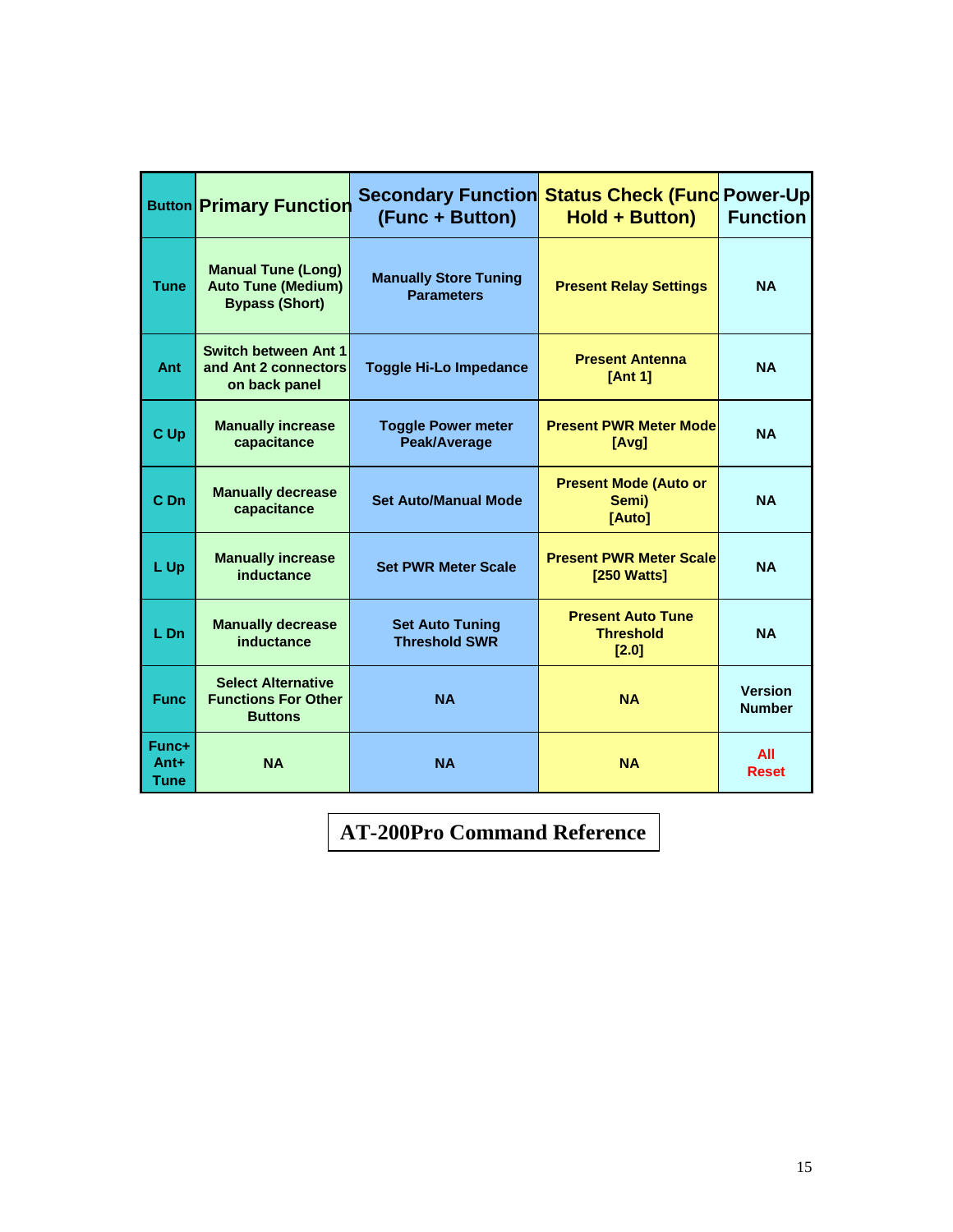



**AT-200Pro Key Reference**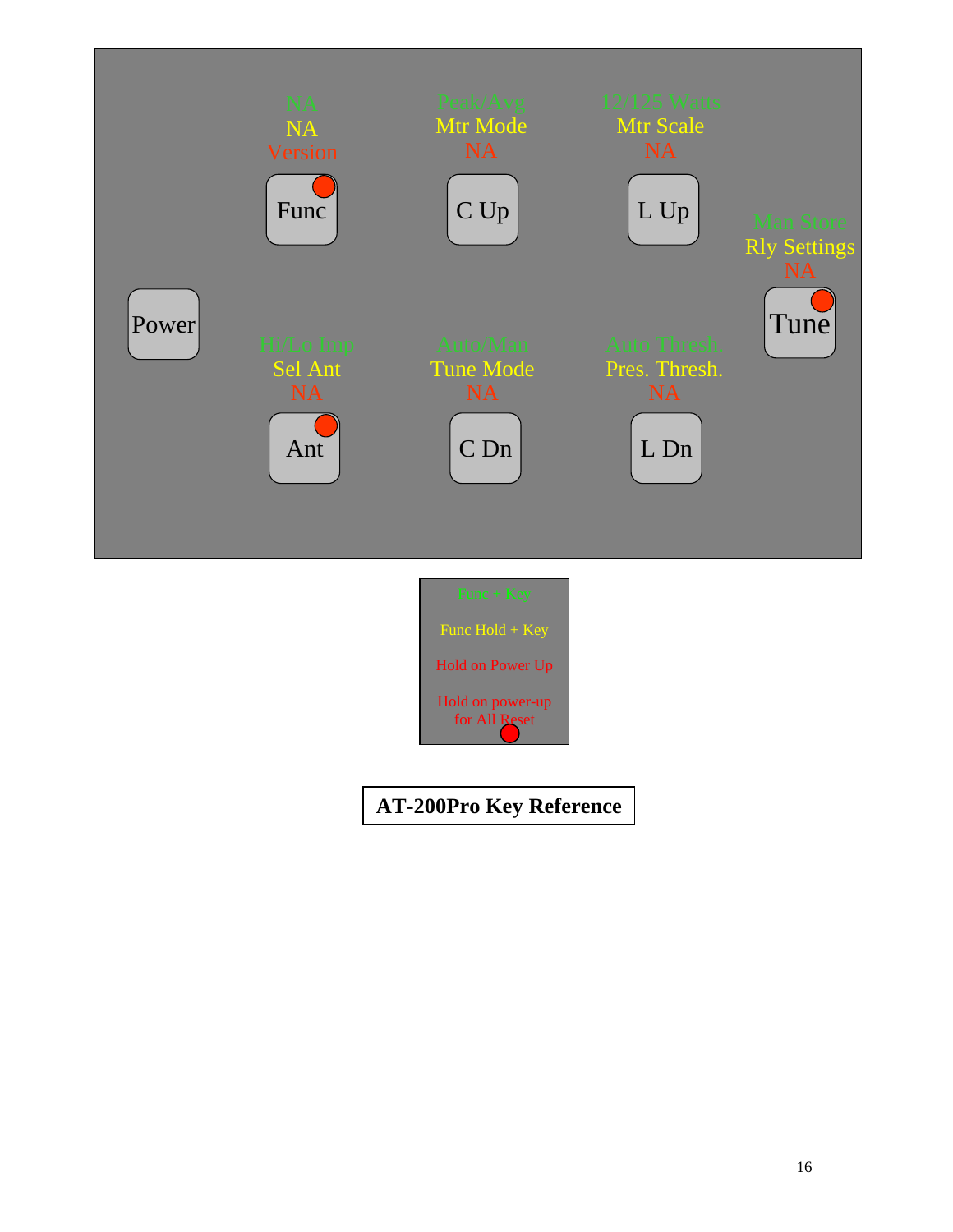#### **Application Notes**

#### Mobile operation

The AT-200Pro is perfectly suited to mobile operation. You can install it under the dash along with your transceiver, or remotely in the trunk. The only requirements are that the tuner remain dry, and that you provide a fused source of DC power in accordance with the specifications. The AT-200Pro does not include an internal fuse; you must provide one in the DC line. LDG recommends a 2 Amp "fast blow" fuse. Make sure the tuner is well grounded to the car body.

To install the unit under the dash, you can "homebrew" a bracket. You can also use Velcro tape, although the adhesive tends to soften in hot weather. In the trunk, Velcro works well to secure the unit to the trunk floor. Simply run coax from your transceiver to the tuner, run a fused DC line to the tuner and connect your mobile antenna. Simply set the tuner to Automatic mode, and you're ready to go; the tuner will adjust the match as needed whenever you transmit on a new band or frequency. You can observe the progress of the match on your rig's SWR meter, or on the power output meter (*not* while driving; keep your eyes on the road!). When the reading stops changing, the tuner has finished tuning. Most of the time this will happen very quickly, as the AT-200Pro tunes from memory in less than a second.



#### When to use Auto mode

Auto mode is most useful when you are often changing frequencies and bands (a contest, for instance). With memory operation, Auto mode will retune almost instantly whenever you transmit on a new frequency. On the other hand, if your antenna SWR is relatively flat across the band of frequencies you're using, retuning might not be necessary, and semi-automatic mode would be preferable.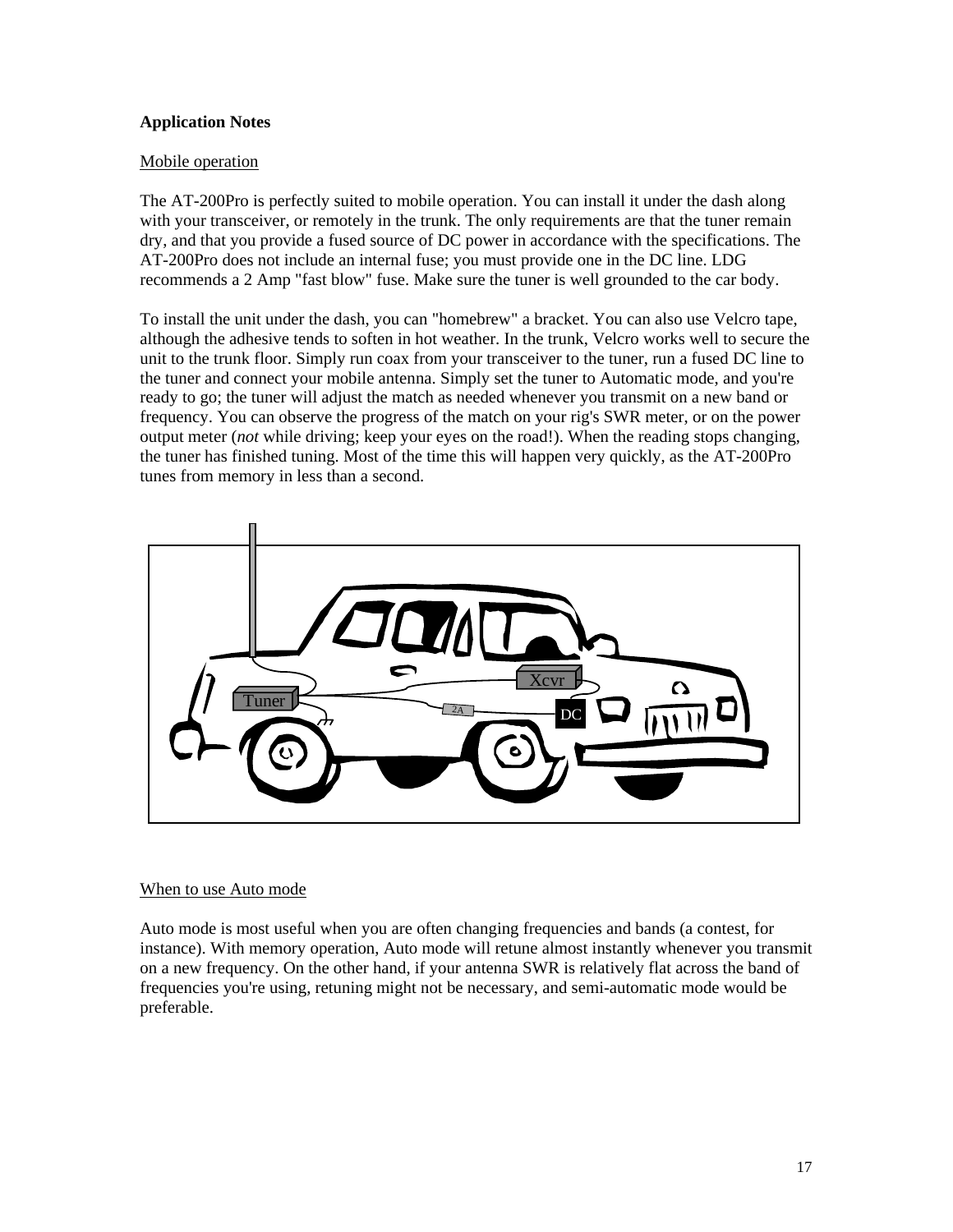#### When to use Peak mode

Any averaging wattmeter will read correctly only when excited by a steady, unmodulated carrier. Any modulation will cause the reading to vary. Peak mode measures the peak power as the name indicates, and is much steadier in the presence of modulated highs and lows. You will generally want to use Peak mode when using SSB or AM, and average mode when using FM, RTTY or any other 100% duty cycle mode that provides a steady carrier to the wattmeter circuitry.

#### RF Noise

The processor in your AT-200Pro creates a certain about of RF noise, which you may notice in your receiver while tuning (only if you are using a separate receiver and not a transceiver) or when information is being displayed in the LED display. This will be most noticeable when operating CW with break-in, while using the Peak power display. This should present no problem, as the Peak mode is not very useful on CW. The extremely short tuning cycle minimizes the impact of the noise; the tuner creates no RF noise while not tuning.

#### MARS/CAP coverage

Your AT-200Pro provides tuning continuously over its specified range, not just in the ham bands. This makes it useful for MARS or CAP operation, or any other legal HF operation.

#### Error indications

There are four error states that are indicated on the Power LED display by all LEDs flashing twice:

- 1. No RF is present when a tune command is executed. So, if you press and hold **Tune** for a full tuning cycle, but no RF is present, the LEDs will flash.
- 2. RF removed during a tune. If you stop transmitting during a tuning cycle, the LEDs will flash.
- 3. Full tune below Auto tune threshold. If you start a full tuning cycle when the SWR is already below the Auto tune threshold, the LEDs will flash.
- 4. Reading over-range.

To correct error conditions 1 or 2, simply provide RF for the duration of the tuning cycle. Error condition 3 indicates that a tune cycle is not needed. Error condition 4 indicates power or SWR beyond the range of the meters.

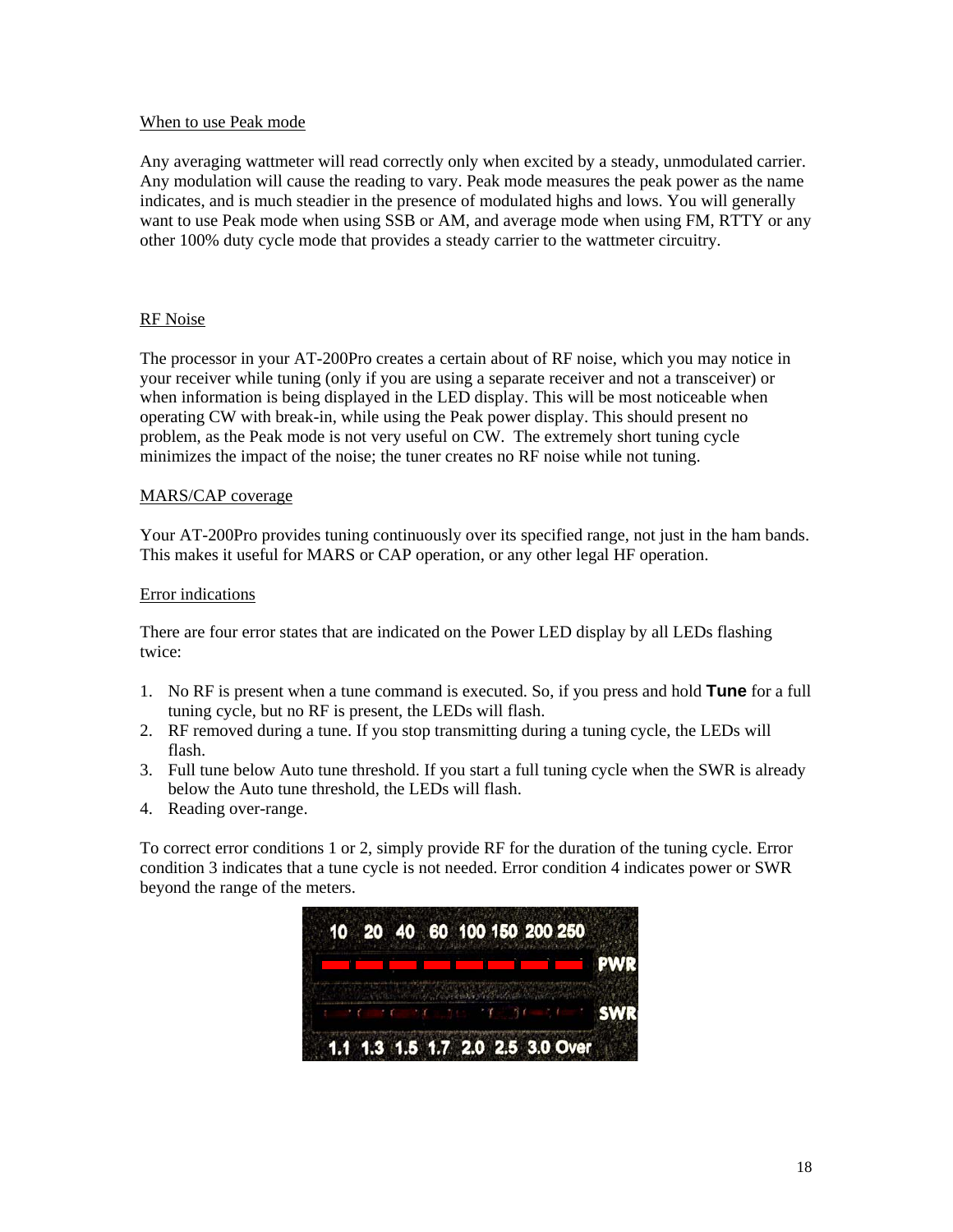#### **Theory Of Operation**

 $\overline{\phantom{a}}$ 

#### Some basic ideas about impedance

The theory underlying antennas and transmission lines is fairly complex, and in fact employs a mathematical notation called "complex numbers" that have "real" and "imaginary" parts. It is beyond the scope of this manual to present a tutorial on this subject<sup>2</sup>, but a little background will help you understand what your AT-200Pro is doing, and how it does it.

In simple DC circuits, the wire resists the current flow, converting some of it into heat. The relationship between voltage, current and resistance is described by the elegant and well-known "Ohm's Law", named for Georg Simon Ohm of Germany, who first discovered it in 1826. In RF circuits, an analogous but far more complicated relationship exists.

RF circuits also resist the flow of electricity. However, the presence of capacitive and inductive elements causes the voltage in the circuit to lead or lag the current, respectively. In RF circuits this resistance to the flow of electricity is called "impedance", and can include all three elements: resistive, capacitive, and inductive.



The output circuit of your transmitter consists of inductors and capacitors, usually in a series/parallel configuration called a "pi network". The transmission line can be thought of as a long string of capacitors and inductors in series/parallel, and the antenna is a kind of resonant circuit. At any given RF frequency, each of these can exhibit resistance, and impedance in the form of capacitive or inductive "reactance".

#### Transmitters, transmission lines, antennas and impedance

The output circuit of your transmitter, the transmission line, and the antenna all have a characteristic impedance. For reasons too complicated to go into here, the standard impedance is about 50 ohms resistive, with zero capacitive and inductive components. When all three parts of the system have the same impedance, the system is said to be "matched", and maximum transfer of power from the transmitter to the antenna occurs. While the transmitter output circuit and transmission line are of fixed, carefully designed impedance, the antenna presents a 50 ohm, nonreactive load only at its natural resonant frequencies. At other frequencies, it will exhibit capacitive or inductive reactance, causing it to have an impedance different from 50 ohms.

When the impedance of the antenna is different from that of the transmitter and transmission line, a "mismatch" is said to exist. In this case, some of the RF energy from the transmitter is reflected from the antenna back down the transmission line, and into the transmitter. If this reflected energy is strong enough it can damage the transmitter's output circuits.

The ratio of transmitted to reflected energy is called the "standing wave ratio", or SWR. An SWR of 1 (sometimes written 1:1) indicates a perfect match. As more energy is reflected, the SWR

 $2^2$  For a very complete treatment of this subject, see any edition of the ARRL Handbook for Radio Communications (previously the Handbook For Radio Amateurs)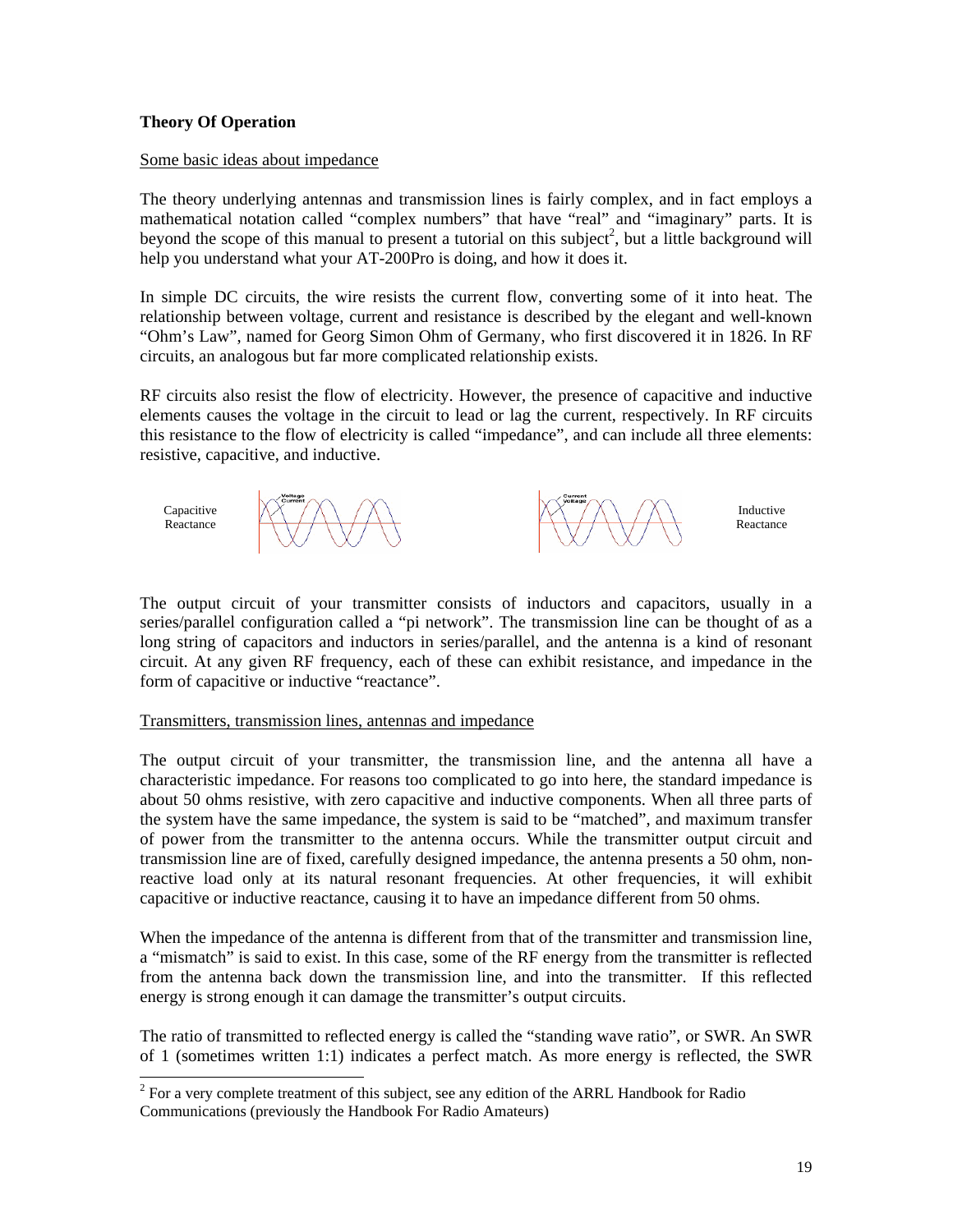rises to 2, 3 or higher. As a general rule, modern solid state transmitters must operate with an SWR of 2 or less. Tube exciters are somewhat more tolerant of high SWR. If your 50 ohm antenna is resonant at your operating frequency, it will show an SWR close to 1. However, this is usually not the case; operators often need to transmit at frequencies other than resonance, resulting in a reactive antenna and a higher SWR.

| $SWR = \frac{1 + \sqrt{R/F}}{F}$<br>$1-\sqrt{R/F}$ | where $F =$ Forward power (watts), $R =$ Reflected power (watts) |
|----------------------------------------------------|------------------------------------------------------------------|
|----------------------------------------------------|------------------------------------------------------------------|

SWR is measured using a device called an "SWR bridge", inserted in the transmission line between the transmitter and antenna. This circuit measures forward and reverse power from which SWR may be calculated (some meters calculate SWR for you). More advanced units can measure forward and reverse power simultaneously, and show these values and SWR at the same time.

An antenna tuner is a device used to cancel out the effects of antenna reactance. Tuners add capacitance to cancel out inductive reactance in the antenna, and vice versa. Simple tuners use variable capacitors and inductors; the operator adjusts them by hand while observing reflected power on the SWR meter until a minimum SWR is reached. Your LDG AT-200Pro automates this process.

No tuner will fix a bad antenna. If your antenna is far from resonance, the inefficiencies inherent in such operation are inescapable; it's simple physics. Much of your transmitted power may be dissipated in the tuner as heat, never reaching the antenna at all. A tuner simply "fools" your transmitter into behaving as though the antenna were resonant, avoiding any damage that might otherwise be caused by high reflected power. Your antenna should always be as close to resonance as practical.

|           |                |                | <b>Forward Power (Watts)</b> |                |       |       |       |      |      |      |
|-----------|----------------|----------------|------------------------------|----------------|-------|-------|-------|------|------|------|
|           |                | 20             | 30                           | 40             | 50    | 60    | 70    | 80   | 90   | 100  |
|           | $\overline{2}$ | 1.92           | 1.70                         | 1.58           | 1.50  | 1.45  | 1.41  | 1.38 | 1.35 | 1.33 |
| (Watts)   | 4              | 2.62           | 2.15                         | 1.92           | 1.79  | 1.70  | 1.63  | 1.58 | 1.53 | 1.50 |
|           | 6              | 3.42           | 2.62                         | 2.26           | 2.06  | 1.92  | 1.83  | 1.75 | 1.70 | 1.65 |
| Power     | 8              | 4.44           | 3.14                         | 2.62           | 2.33  | 2.15  | 2.02  | 1.92 | 1.85 | 1.79 |
|           | 10             | 5.83           | 3.73                         | 3.00           | 2.62  | 2.38  | 2.22  | 2.09 | 2.00 | 1.92 |
|           | 12             | 7.87           | 4.44                         | 3.42           | 2.92  | 2.62  | 2.41  | 2.26 | 2.15 | 2.06 |
|           | 14             | 11.24          | 5.31                         | 3.90           | 3.25  | 2.87  | 2.62  | 2.44 | 2.30 | 2.20 |
| Reflected | 16             | 17.94          | 6.42                         | 4.44           | 3.60  | 3.14  | 2.83  | 2.62 | 2.46 | 2.33 |
|           | 18             | 37.97          | 7.87                         | 5.08           | 4.00  | 3.42  | 3.06  | 2.80 | 2.62 | 2.47 |
|           | 20             | $\blacksquare$ | 9.90                         | 5.83           | 4.44  | 3.73  | 3.30  | 3.00 | 2.78 | 2.62 |
|           | 22             | $\blacksquare$ | 12.92                        | 6.74           | 4.94  | 4.07  | 3.55  | 3.21 | 2.96 | 2.77 |
|           | 24             | ۰              | 17.94                        | 7.87           | 5.51  | 4.44  | 3.83  | 3.42 | 3.14 | 2.92 |
|           | 26             |                | 27.96                        | 9.32           | 6.17  | 4.85  | 4.12  | 3.65 | 3.32 | 3.08 |
|           | 28             |                | 57.98                        | 11.24          | 6.95  | 5.31  | 4.44  | 3.90 | 3.52 | 3.25 |
|           | 30             | $\blacksquare$ |                              | 13.93          | 7.87  | 5.83  | 4.79  | 4.16 | 3.73 | 3.42 |
|           | 32             | ۰              | ۰                            | 17.94          | 9.00  | 6.42  | 5.18  | 4.44 | 3.95 | 3.60 |
|           | 34             |                | ۰                            | 24.63          | 10.40 | 7.09  | 5.60  | 4.75 | 4.19 | 3.80 |
|           | 36             | ۰              | ٠                            | 37.97          | 12.20 | 7.87  | 6.07  | 5.08 | 4.44 | 4.00 |
|           | 38             | ۰              | ۰                            | 77.99          | 14.60 | 8.80  | 6.60  | 5.44 | 4.71 | 4.21 |
|           | 40             | ٠              | ۰                            |                | 17.94 | 9.90  | 7.19  | 5.83 | 5.00 | 4.44 |
|           | 42             | ۰              | ٠                            | $\blacksquare$ | 22.96 | 11.24 | 7.87  | 6.26 | 5.31 | 4.68 |
|           | 44             | ٠              | ٠                            | ٠              | 31.30 | 12.92 | 8.65  | 6.74 | 5.65 | 4.94 |
|           | 46             | ۰              | ۰                            |                | 47.98 | 15.08 | 9.56  | 7.27 | 6.02 | 5.22 |
|           | 48             |                |                              |                | 97.99 | 17.94 | 10.63 | 7.87 | 6.42 | 5.51 |
|           | 50             |                |                              |                |       | 21.95 | 11.92 | 8.55 | 6.85 | 5.83 |

SWR Lookup Table Find SWR at intersection of forward power column and reflected power row.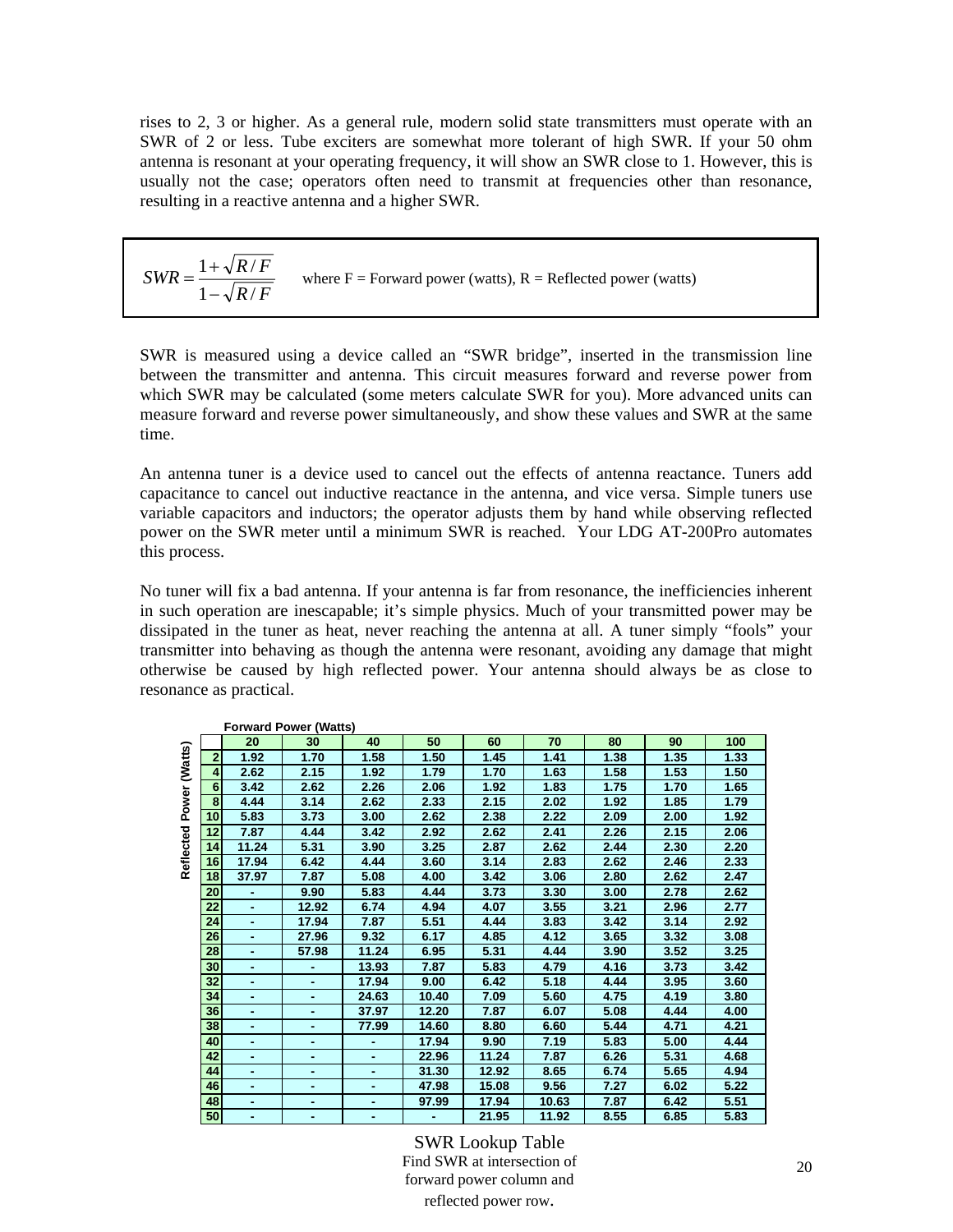#### **The LDG AT-200Pro**

In 1995 LDG pioneered a new type of automatic antenna tuner. The LDG design uses banks of fixed capacitors and inductors, switched in and out of the circuit by relays under microprocessor control. A built-in SWR sensor provides feedback; the microprocessor searches the capacitor and inductor banks, seeking the lowest possible SWR. The tuner is a "Switched L" network consisting of series inductors and parallel capacitors. LDG chose the L network for its minimum number of parts and its ability to tune unbalanced loads, such as coax-fed dipoles, verticals, Yagis; in fact, virtually any coax-fed antenna. The inductors are switched in and out of the circuit by relays controlled by the microprocessor. An additional relay switches between high and low impedance ranges.

The capacitors are connected to ground with the seven inductor relays. Another relay switches the entire capacitor bank to the input or output side of the inductor. This switching allows the AT-200Pro to automatically handle loads that are greater than 50 ohms (high setting) and less than 50 (low setting). All of the relays are sized to handle over 300 watts continuously.

The SWR sensor is a variation of the Bruene circuit. This SWR measuring technique is used in most dual-meter and direct-reading SWR meters. Slight modifications were made to the circuit to provide voltages (instead of currents) for the analog-to-digital converters (ADCs) that provide signals proportional to the forward and reverse power levels. The single-lead primary through the center of the sensor transformer provides RF current sampling. Diodes rectify the sample and provide a dc voltage proportional to RF power. Variable resistors calibrate the FORWARD and REVERSE power levels. Once adjusted, the forward and reverse power sensors produce a calibrated DC voltage proportional to the forward and reverse RF power levels. These two voltages are read by the ADCs in the microprocessor. Once in a digital format, the they are used to calculate SWR in real time.

The relays operate from DC supplied by via the power input jack. The total current drawn by the AT-200Pro depends primarily on the number of energized relays, with the maximum current drain being approximately 750 mA, but only during the few seconds a tuning cycle is running. At all other times, the tuner is in a "deep sleep" mode drawing only a few milliamps. The last tuned setting is automatically reset on the next power-up.

Although the microprocessor's oscillator runs at 20 MHz. The main tuning routine takes about 75 cycles to make a tuner adjustment and take a new SWR measurement, or 7 milliseconds per tuner adjustment. If running at maximum speed, the microprocessor can try all inductor-capacitor combinations in under 3 seconds. Unfortunately, the mechanical relays can't react as quickly as the microprocessor, and the tuning speed must be slowed down to compensate for relay settling time.

The tuning routine, written in assembly language, uses an algorithm to minimize the number of tuner adjustments. The routine first de-energizes the high/low impedance relay if necessary, then individually steps through the inductors to find a coarse match. With the best inductor selected, the tuner then steps through the individual capacitors to find the best coarse match. If no match is found, the routine repeats the coarse tuning with the high/low impedance relay energized. The routine then fine tunes the capacitors and inductors. The program checks LC combination to see if a 1.5 or lower SWR can be obtained, and stops when it finds a good match.

The microprocessor runs a fine tune routine just after the tuner finds a match at an SWR of 1.5 or less. This routine tries to get the SWR as low as possible (not just 1.5); it takes about a half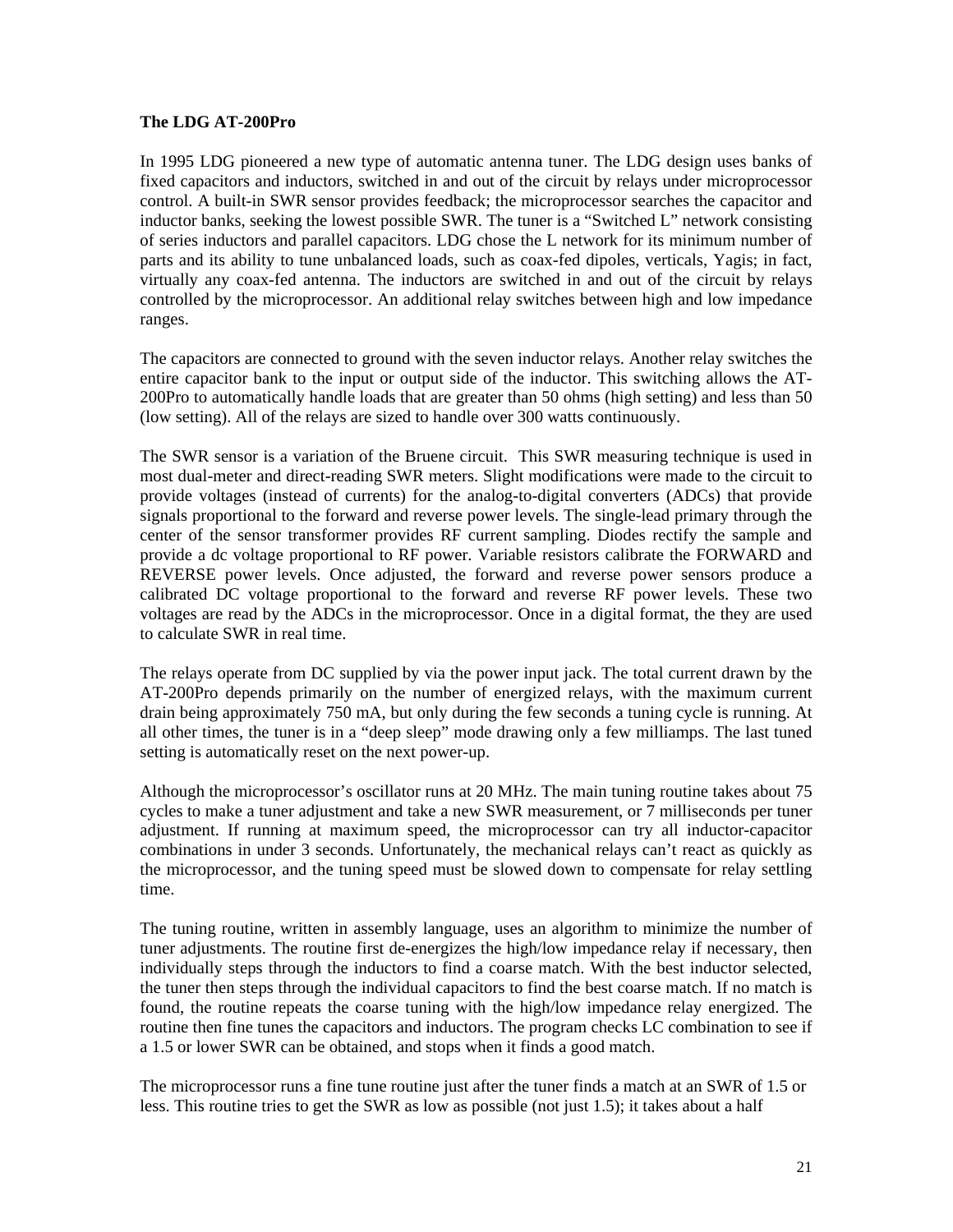second to run. There is also a quick tune mode. If the swr is below 2.0 when you press the tune button to start a tuning cycle, the tuner will first try a memory tune routine to see if it can achieve a low swr without a complete re-tune. This also takes about a half second to run. If it does not find a good match, then it runs a full tuning routine.

#### **A word about tuning etiquette**

Be sure to use a vacant frequency to tune. With today's crowded ham bands, this is often difficult. However, do your best to avoid interfering with other hams as you tune. Your AT-200Pro's very short tuning cycle, as little as a fraction of a second, minimizes the impact of your tuning transmissions.

#### **Care and Maintenance**

Your AT-200Pro tuner is essentially maintenance-free; just be sure to observe the power limits discussed in this manual. The outer case may be cleaned as needed with a soft cloth slightly dampened in household cleaning solution. As with any modern electronic device, your AT-200Pro can be damaged by temperature extremes, water, impact or static discharge. LDG strongly recommends that you use a good quality, properly installed lightning arrestor in the antenna lead.

#### **Technical Support**

We are happy to help you with your product. For detailed tech support, submit our Tech Support form on our web site under Support/Manuals, then Tech Support. You can find us at **www.ldgelectronics.com**.

#### **Warranty and Service**

Your product is warranted against defects in parts or workmanship for two years from purchase. The warranty does not cover damage due to abuse or exceeding specifications. This warranty applies to the original purchaser only; it is not transferable. A copy of the receipt showing the purchaser's name and the date of purchase must accompany units returned for warranty service. All returns must be shipped to us pre-paid; we will not accept units with postage due. Please fill out and print the return form from our web site under Support/Manual, then Tech Support-Warranty.

If you need to return your unit to us for service, package it carefully, keeping in mind that we will re-use your packaging to return the unit to you. Include a full description of the problem, along with your name, address and a phone number or e-mail address on the web form. Repairs average about 3 to 6 weeks.

We will be glad to service your unit after the warranty period has ended. We will notify you of repair charges by phone or e-mail, and bill you after repairs are completed.

#### **Firmware upgrades**

From time to time LDG may release upgraded firmware for the AT-200Pro, refining operation and adding features. Your AT-200Pro is not field programmable; you will have to remove the